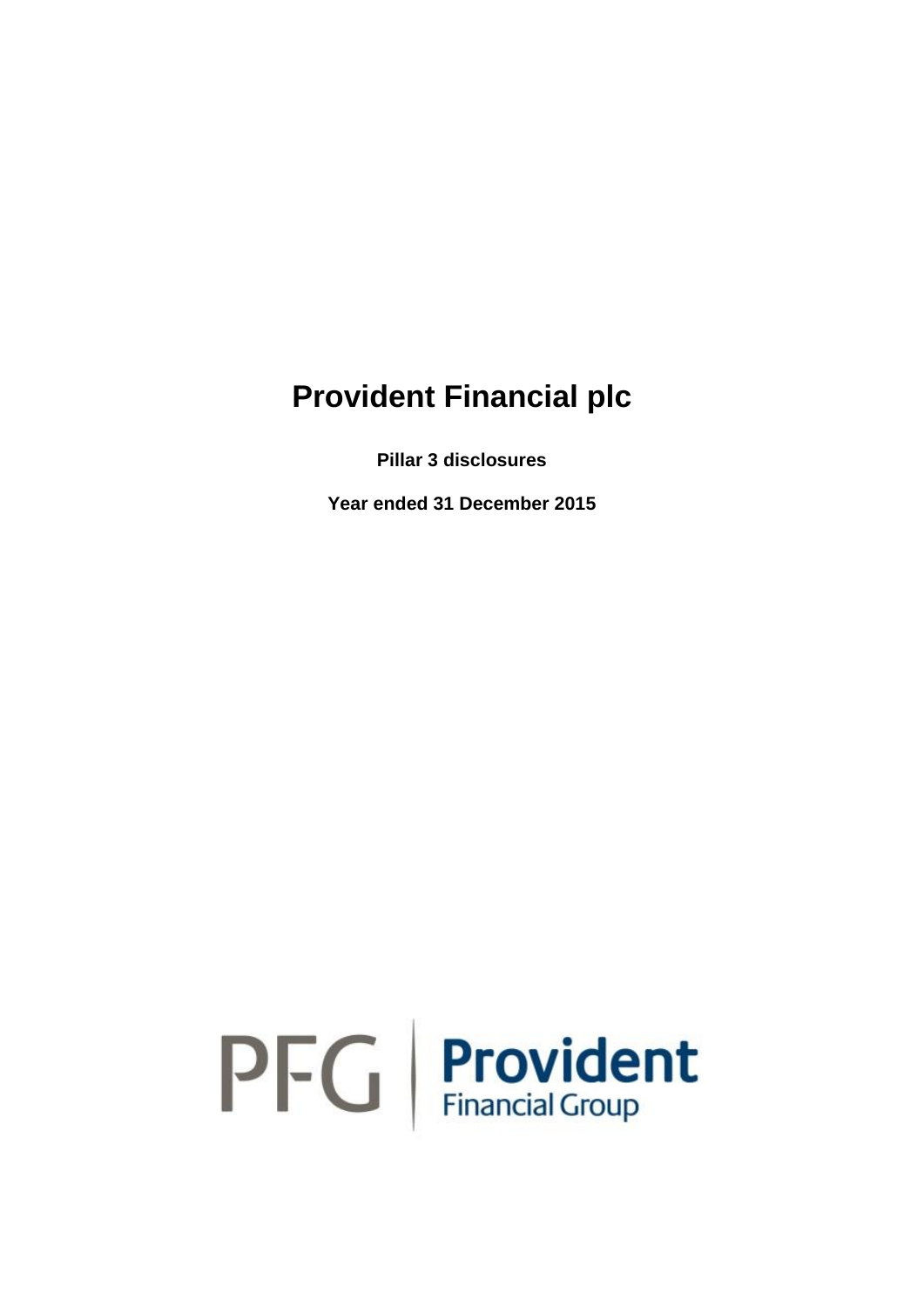## **CONTENTS**

| 1. | Introduction                    | 1  |
|----|---------------------------------|----|
|    | 2. Risk                         | 3  |
|    | 3. Own funds and capital ratios | 4  |
|    | 4. Capital requirements         | 6  |
|    | 5. Capital buffers              | 14 |
|    | 6. Leverage and capital ratios  | 15 |
|    |                                 |    |

APPENDIX 1 - Own funds template

APPENDIX 2 - Main features of the ordinary shares of Provident Financial plc

#### **Page**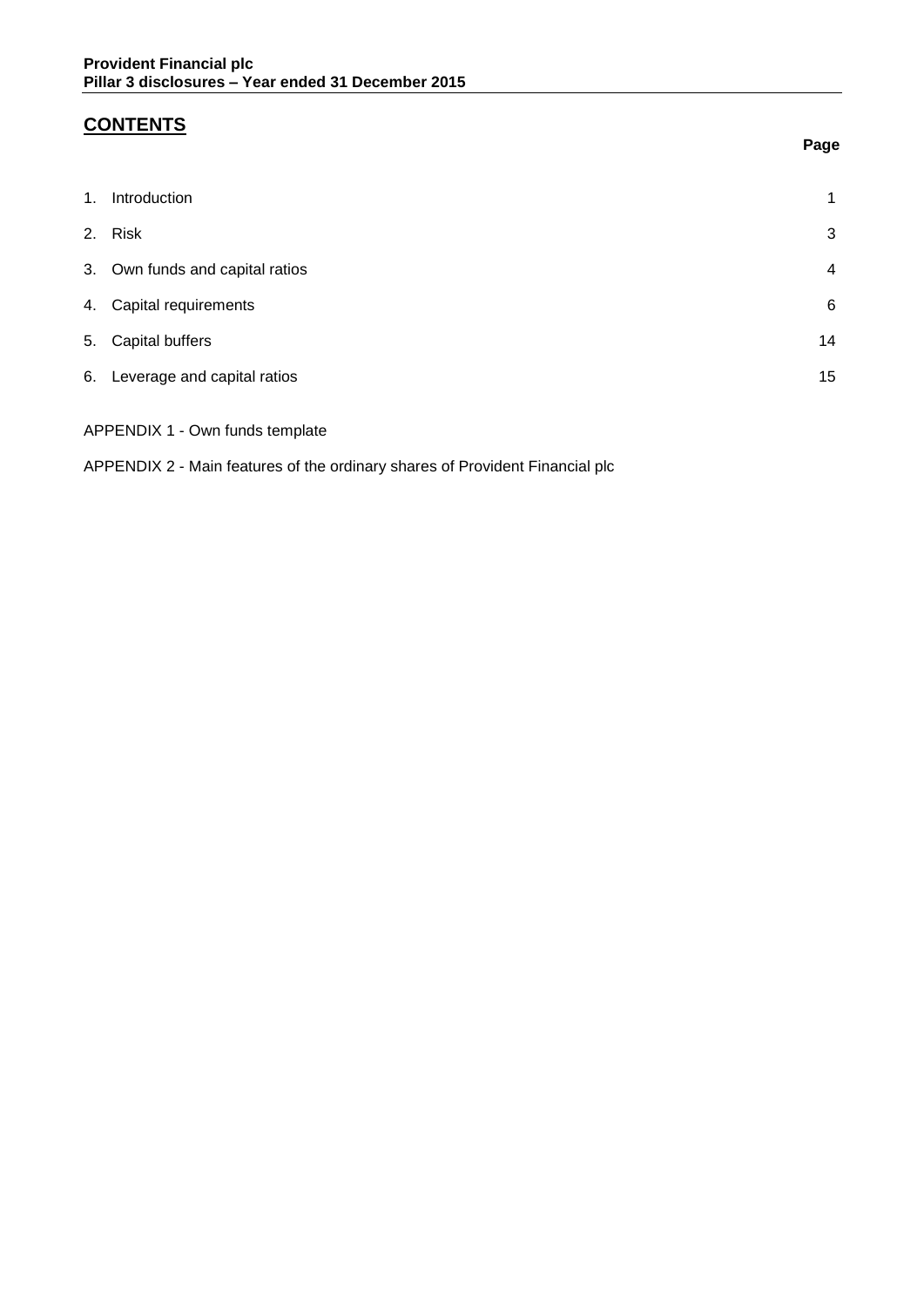### **1. Introduction**

#### **1.1 Background**

The Provident Financial plc group (the group) comprises three principal trading divisions:

- Vanquis Bank, which provides credit cards to the non-standard UK consumer credit market and accepts retail deposits;
- Consumer Credit Division (CCD), which provides home credit and online lending to the nonstandard UK consumer credit market; and
- Moneybarn, which is the UK's largest non-standard vehicle finance provider.

Vanquis Bank is authorised by the Prudential Regulation Authority (PRA) and regulated by the PRA and the Financial Conduct Authority (FCA). Vanquis Bank continues to operate under an interim Consumer Credit permission awaiting formal approval of its application for a variation of permissions. The PRA sets requirements for Vanquis Bank relating to capital and liquidity adequacy and large exposures.

The group, incorporating Vanquis Bank, CCD and Moneybarn, is the subject of consolidated supervision by the PRA by virtue of Provident Financial plc being the parent company of Vanquis Bank. The PRA sets requirements for the consolidated group in respect of capital and liquidity adequacy and large exposures. The group is subject to the new PRA liquidity provisions which came into force on 1 October 2015.

The FCA regulation of the consumer credit industry commenced on 1 April 2014. CCD and Moneybarn obtained interim permissions under the new regime and submitted their applications for full authorisation prior to the 31 May 2015 deadline.

#### **1.2 BASEL requirements**

The BASEL regulatory framework has been implemented in the European Union via the Capital Requirements Directive (CRD). The latest iteration of CRD, CRD IV, was implemented and adopted by the group from 1 January 2014. The CRD comprises three Pillars:

- Pillar 1 is the calculation of minimum regulatory capital requirements which firms are required to hold against risk, the most significant elements for the group being credit risk and operational risk.
- Pillar 2 aims to enhance the link between an institution's risk profile, its risk management and risk mitigation systems, and its capital planning. For the group, Pillar 2 requires an Internal Capital Adequacy Assessment Process (ICAAP) to assess whether additional regulatory capital over and above Pillar 1 should be held based on the risks faced by a firm and the risk management processes in place. For the PRA, Pillar 2 constitutes a supervisory review and evaluation process (SREP) to ensure that institutions have adequate arrangements, strategies, processes and mechanisms and capital and liquidity to ensure sound management and coverage of their risks. Within Pillar 2, Pillar 2A considers any supplementary requirements not captured by Pillar 1 with the risk categories to be covered depending on the specific circumstances of a firm and the nature and scale of its business. Pillar 2B consists of a capital buffer required by a firm in adverse circumstances that may be largely outside the firm's normal and direct control, for example during a severe but plausible downturn stress.
- Pillar 3 complements Pillars 1 and 2 and aims to encourage market discipline by developing a set of disclosure requirements which allow market participants to assess key pieces of information on a firm's capital, risk exposures, risk management processes, leverage and remuneration.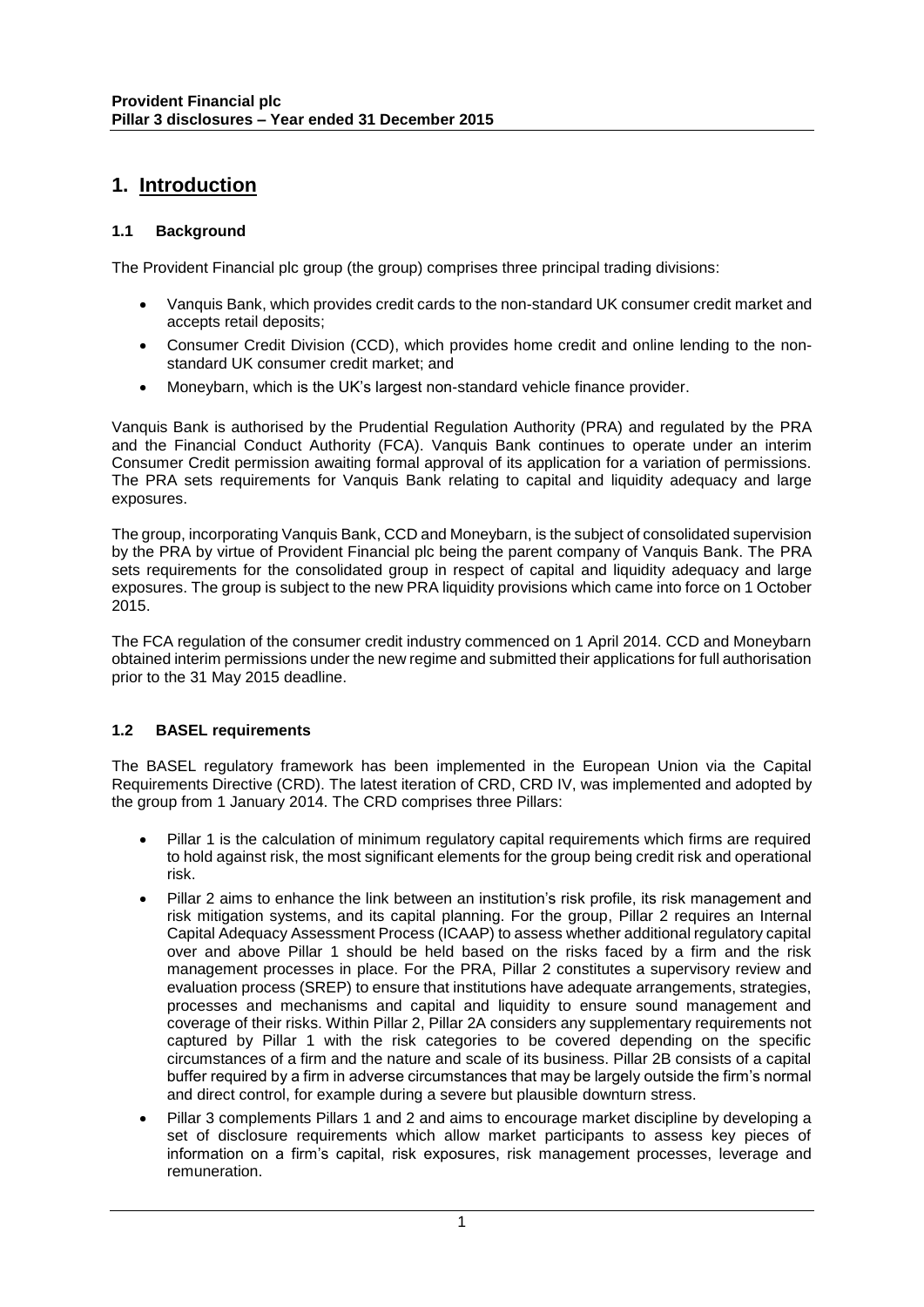#### **1.3 Pillar 3 disclosure policy**

The group's approved Pillar 3 disclosure policy is as follows:

#### **Frequency of disclosures**

Pillar 3 disclosures will be made on an annual basis using the group's year end date of 31 December. The disclosures will be published in line with the publication of the group's annual report and financial statements. More frequent disclosures will be made if there is a material change in the nature of the group's risk profile during any particular year.

#### **Media and location of Pillar 3 disclosures**

These Pillar 3 disclosures will be published on the group's corporate website [www.providentfinancial.com.](http://www.providentfinancial.com/)

There are a number of required Pillar 3 disclosures which are set out separately in the group's annual report and financial statements. Such disclosures are referenced as appropriate in this document.

Under CRD IV, the group is required to prepare remuneration code Pillar 3 disclosures. These disclosures are the subject of a separate and stand-alone document and are published on Vanquis Bank's website, [www.vanquis.co.uk,](http://www.vanquis.co.uk/) on an annual basis.

#### **1.4 Basis of Pillar 3 disclosures**

The Pillar 3 disclosures have been prepared for the group as a whole in accordance with the rules laid out in article 13 of the Capital Requirements Regulation (CRR). The results of Provident Financial plc and all subsidiary undertakings have been included in the Pillar 3 disclosures and there are no differences between the basis of consolidation for accounting and prudential purposes.

Article 432 of the CRR states that institutions may omit one or more of the Pillar 3 disclosures if the information is not regarded as material. Information in disclosures shall be regarded as not material if the group does not expect that its omission or misstatement would change or influence the assessment or decision of a user relying on that information for the purpose of making economic decisions. Any disclosures omitted on the grounds of materiality have been identified as such in the body of the document.

Vanquis Bank's requirement to maintain regulatory capital and liquid resources above a level determined by the PRA could restrict the ability and size of dividend payments by Vanquis Bank to Provident Financial plc and the ability to repay amounts under a loan facility from Provident Financial plc to Vanquis Bank. Furthermore, Vanquis Bank is not permitted, and therefore does not lend, any funds to Provident Financial plc or any other group company. There are no other current or foreseen material, practical or legal impediments to the prompt transfer of capital resources or repayments of liabilities between Provident Financial plc and its subsidiary undertakings.

The group has no encumbered assets and no securitised assets and as such no further disclosure is included.

The Pillar 3 disclosures were approved for publication by Provident Financial plc and Vanquis Bank in March 2016.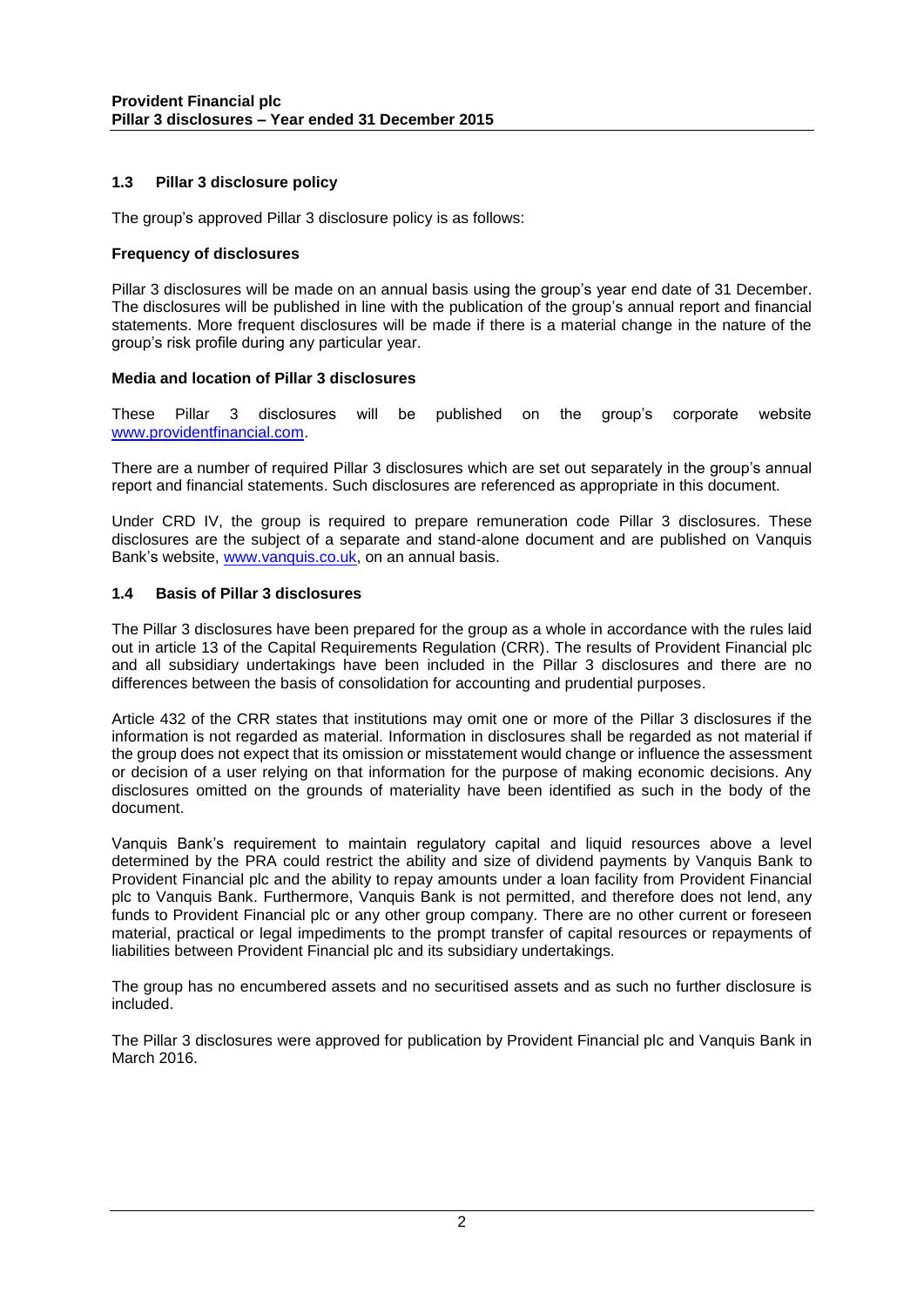### **2. Risk**

A comprehensive overview of the group's risk management objectives, policies, and governance arrangements are set out in the governance section of Provident Financial plc's annual report and financial statements.

Replication of this disclosure has not been included in this document. The group's annual report and financial statements are published on the group's website [www.providentfinancial.com.](http://www.providentfinancial.com/)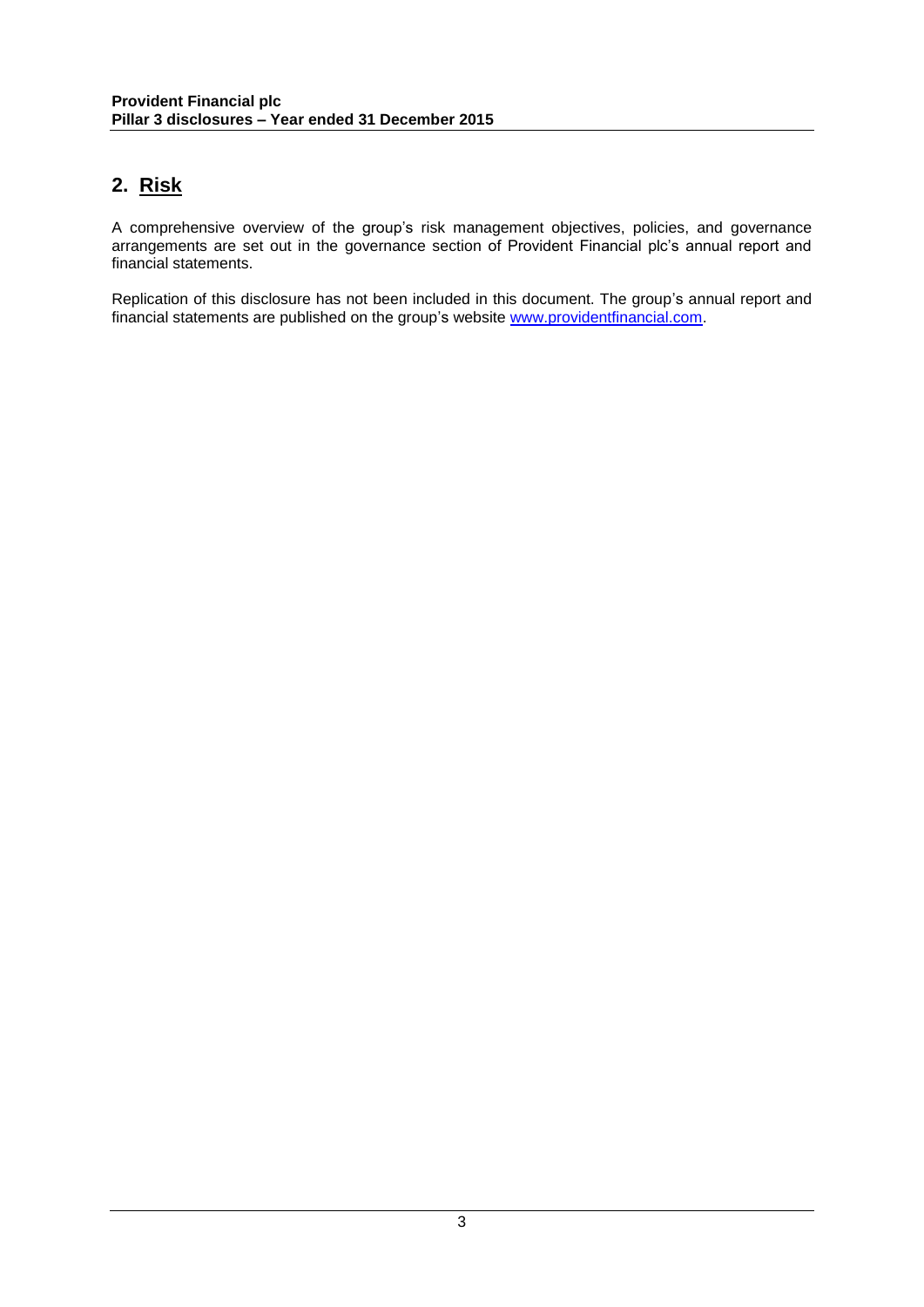### **3. Own funds and capital ratios**

#### **3.1 Composition of own funds**

The group's own funds comprise entirely of common equity tier 1 (£386.0m). The template in Appendix 1 sets out the composition of the group's regulatory capital resources as at 31 December 2015.

It should be noted that there are no transitional provisions which are applicable to the group which impact the calculation of own funds.

#### **3.2 Reconciliation of audited shareholders' equity to own funds**

The group's shareholder's equity is adjusted in order to arrive at a group regulatory capital figure. The adjustments include deduction of the group's pension asset, intangible assets, goodwill and fair value movements of derivative financial instruments, all net of deferred tax. In addition, any profits and gains not audited or verified by the external auditors at the balance sheet date are deducted from retained earnings and a foreseeable dividend is accrued on any audited or verified profits based on the group's dividend policy.

The group's retained earnings and other reserves included in the 2015 audited financial statements have been reconciled to the group's regulatory capital at 31 December 2015 below:

|                                                                        | <b>Note</b> | £m     | £m      |
|------------------------------------------------------------------------|-------------|--------|---------|
| Shareholders' equity per the financial statements:                     |             |        |         |
| Called-up share capital                                                |             | 30.5   |         |
| Share premium account                                                  |             | 270.7  |         |
| Retained earnings and other reserves                                   |             | 406.5  |         |
|                                                                        |             |        | 707.7   |
| Adjustments to retained earnings and other reserves:                   |             |        |         |
| Deduction of unaudited and unverified profits and gains at 31 December | 1           | (81.2) |         |
| Deduction of foreseeable dividends on verified profits                 | 2           | (45.3) |         |
|                                                                        |             |        | (126.5) |
| Common equity tier 1 adjustments:                                      |             |        |         |
| Pension asset (net of deferred tax)                                    | 3           | (51.0) |         |
| Fair value of derivative financial instruments (net of deferred tax)   | 4           | 0.5    |         |
| Goodwill                                                               | 5           | (71.2) |         |
| Intangible assets (net of deferred tax)                                | 6           | (73.5) |         |
|                                                                        |             |        | (195.2) |
| Total common equity tier 1 capital after deductions                    |             |        | 386.0   |
| Total regulatory capital                                               |             |        | 386.0   |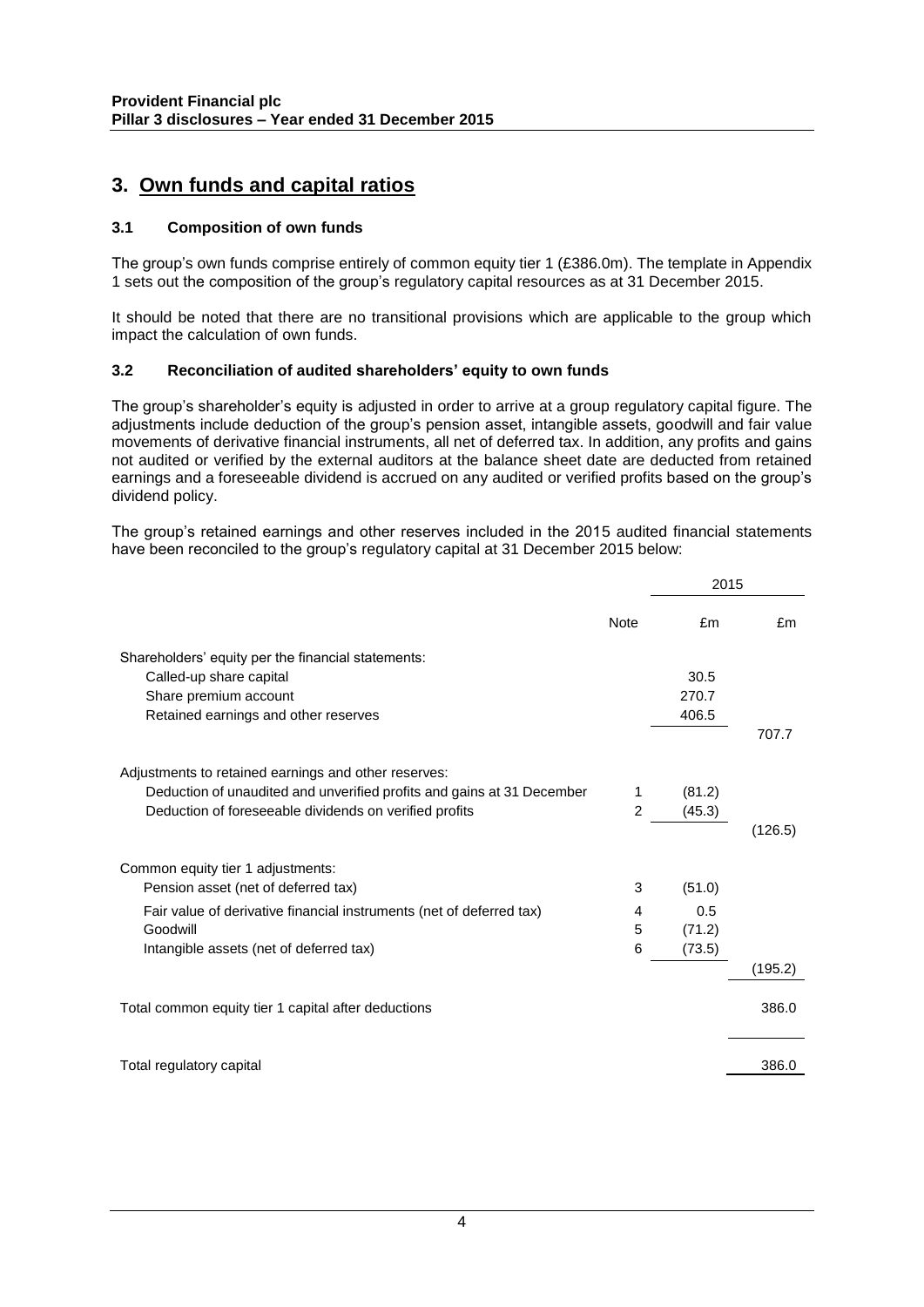As noted, and in accordance with the regulations set out in Capital Requirements Regulation (CRR), the profits and movements in other comprehensive income (OCI) for the final quarter of the financial year of the group have not been included within the regulatory capital since they were not verified or audited by the external auditors as at 31 December 2015. On 23 February 2016 the audited results of the group for the year ended 31 December 2015 were announced. The profits and movements in OCI for the final quarter of £81.2m, less the deduction of the foreseeable dividend on such profits of £71.8m, were therefore eligible on 23 February 2016 to be included within the common equity tier 1 of the group. The common equity tier 1 incorporating these final quarter movements is £395.4m. The reconciliation of the common equity tier 1 to the group's retained earnings on such a basis is shown on page 149 of the Annual Report and Financial Statements 2015.

#### **Notes:**

- 1. Any profits or gains not audited or verified by the external auditors at the balance sheet date are deducted from own funds. These profits relate to the period from 1 October 2015 to 31 December 2015.
- 2. Under CRD IV, the group is required to deduct accrued dividends from own funds when they are 'foreseeable' rather than when they are declared. Foreseeable is determined to be in line with the group's current dividend policy of dividend cover of approximately 1.3 times. The foreseeable dividend relates to the profits accrued and verified for the period between 1 July 2015 and 30 September 2015.
- 3. The pension asset, net of deferred tax, is required to be deducted from own funds in order to calculate common equity tier 1.
- 4. The fair value of derivative financial instruments, net of deferred tax, shall not be included in any element of own funds and as such are deducted from common equity tier 1.
- 5. Goodwill reflects the surplus of consideration over identifiable assets acquired and identifiable intangible assets following the acquisition of Moneybarn on 20 August 2014. This is required to be deducted from common equity tier 1.
- 6. Intangible assets comprise the fair value of the broker relationships arising on acquisition of Moneybarn on 20 August 2014, and capitalised software and software development costs. These are required to be deducted from common equity tier 1.

#### **3.3 Main features of own funds instruments**

The group's common equity tier 1 consists of the group's equity share capital and reserves after adjusting for the amounts set out in section 3.2 above. The equity share capital consists of ordinary shares, the main features of the ordinary shares are set out in Appendix 2.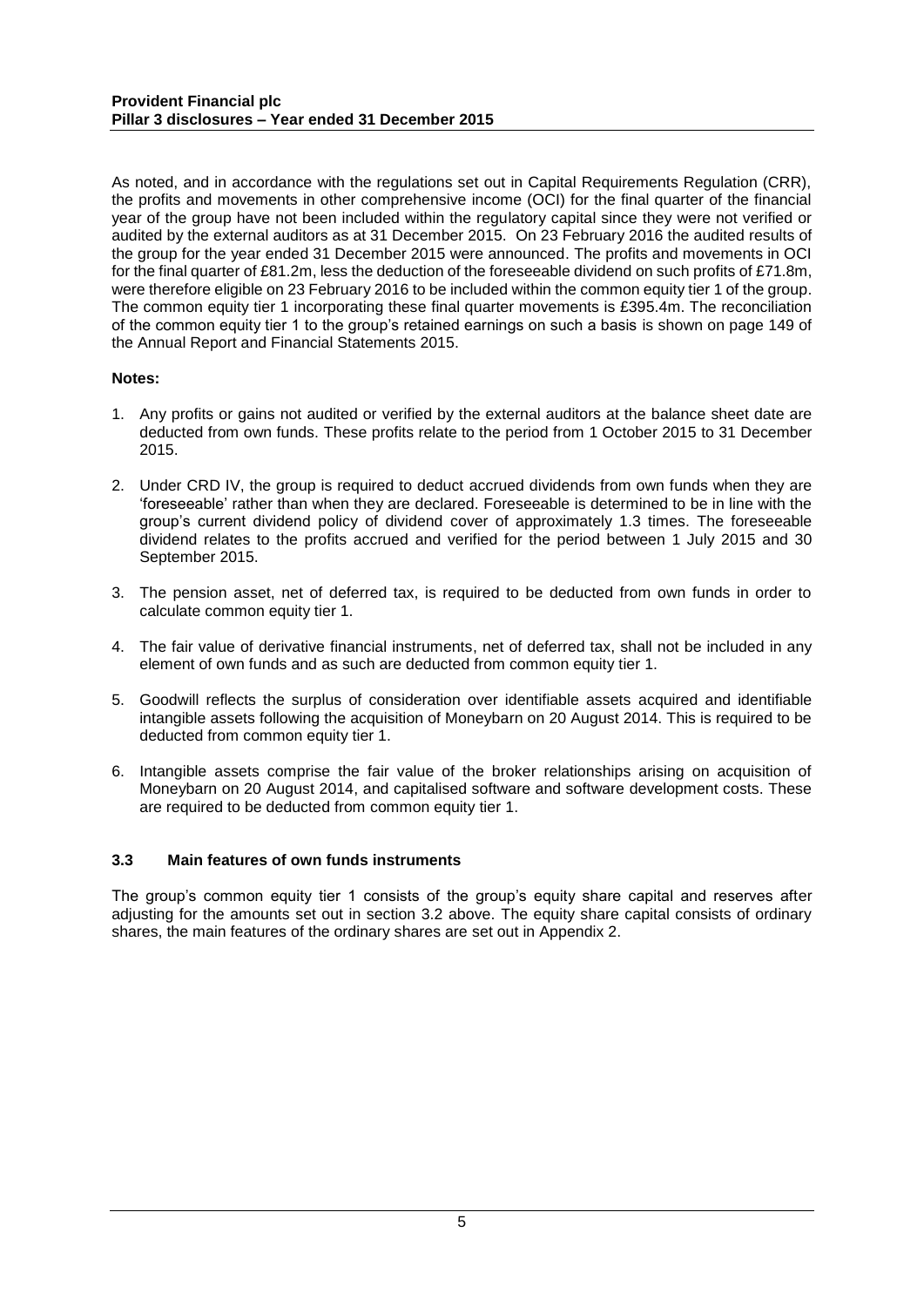### **4. Capital requirements**

#### **4.1 Capital management and controls**

The group uses a number of key performance indicators to assess progress against each of its strategic objectives, including both financial and non-financial measures. The maintenance of a secure funding and capital structure is a key group performance indicator.

The group prudently manages regulatory capital to ensure that it is always maintained at a sufficient level in excess of the Individual Capital Guidance (ICG) and PRA buffer set by the PRA.

The key controls in achieving this objective are:

- Monitoring the level of regulatory capital against the ICG and PRA buffer on a monthly basis as part of the group's management accounts;
- Producing a monthly rolling forecast, projecting regulatory capital and the ICG and PRA buffer for the remainder of the current financial year;
- Forecasting regulatory capital for the following five years and comparing to the group's projected ICG and PRA buffer over the same period as part of the budget and budget update processes in December and June each year;
- Assessing the impact that strategic projects could have upon regulatory capital;
- Submitting regulatory capital reports to the PRA periodically; and
- Assessing the appropriateness of the ICG and PRA buffer as part of the group's ICAAP process (see 4.1.2), including stress and scenario testing, and reporting to the PRA if it is no longer considered to be appropriate.

#### **4.1.2 ICAAP process**

In accordance with the regulations, the group is required to conduct an ICAAP on an annual basis or more frequently if there is a material change in the nature, trading status or risk profile of the group. The ICAAP allows the board to assess whether the group's risk management objective is being met.

The key output of the ICAAP is a document which:

- Provides a background to the group including the group structure, strategy, key management and the internal control framework and risk management processes;
- Calculates the minimum capital required under Pillar 1 of the regulations for the group;
- Identifies the various additional risks facing the group not included in Pillar 1 and considers the required level of additional capital to be held against those risks (Pillar 2a);
- Considers the level of additional capital to be held in the PRA prescribed capital planning buffer (Pillar 2b);
- Calculates the overall regulatory capital requirement of the group as a result of Pillar 1 and Pillar 2; and
- Performs stress testing on the group's budget projections to ensure that both the group's calculated regulatory capital requirement and the ICG is sufficient even under extreme scenarios.

The ICAAP is embedded into the group's risk management framework. Within the monthly management accounts, the group's and Vanquis Bank's regulatory capital resources are compared to the existing ICG. Management accounts are distributed to the executive directors and senior members of the management team on a monthly basis and are distributed to the board for each board meeting.

All material elements of the internal assessment of capital requirements which are summarised in the ICAAP are revisited periodically through the year.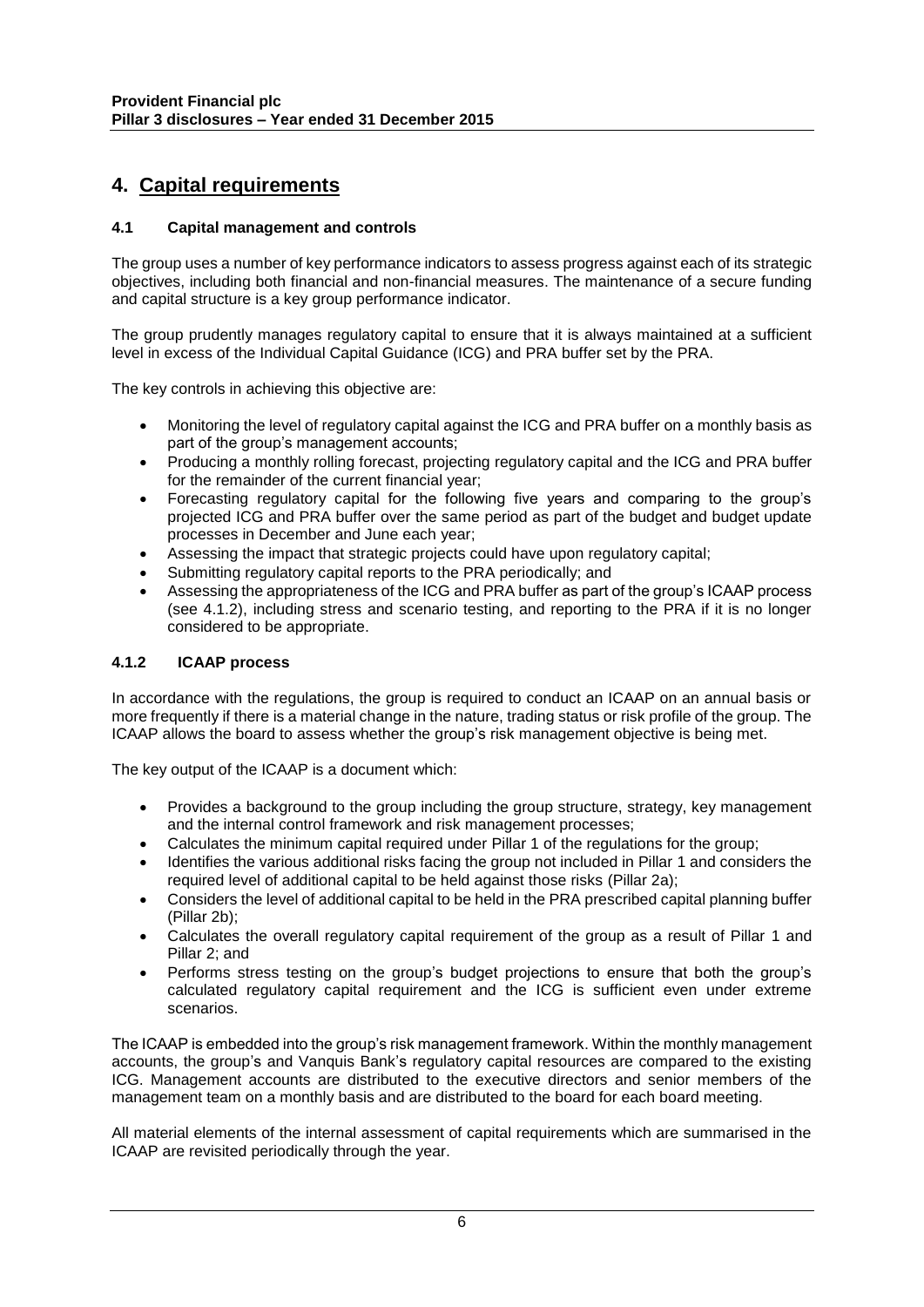Risk registers are revised and reviewed on a quarterly basis by the group and divisional risk committees. Any material movement in any of the key risks would be highlighted in this review and would trigger a revision of the internal assessment of capital requirements and, if appropriate, the ICAAP.

The ICAAP process, including the modelling and methodology, is periodically subject to review by the group internal audit function and external advisors.

#### **4.2.1 Pillar 1 minimum capital requirements**

In calculating the Pillar 1 minimum capital requirements, the group has adopted the standardised approach to credit risk and the alternative standardised approach (ASA) to operational risk.

An analysis of the Pillar 1 minimum capital requirements and risk weighted exposures as at 31 December 2015 is as follows:

|                                                        |     | 2015     |               |  |
|--------------------------------------------------------|-----|----------|---------------|--|
|                                                        |     | Pillar 1 | Risk weighted |  |
|                                                        | Ref | minimum  | exposure      |  |
|                                                        |     | £m       | £m            |  |
| Credit risk                                            | 4.3 | 132.9    | 1,661.7       |  |
| Operational risk                                       | 4.4 | 10.7     | 134.2         |  |
| Other risks                                            |     |          | 0.1           |  |
| Pillar 1 minimum capital requirement as at 31 December |     | 143.6    | 1,796.0       |  |

The calculations for the following risks are included in the Pillar 1 requirements calculation but the value of the requirement rounds to zero:

**Counterparty credit risk** - The group measures exposure value on counterparty credit exposures under the counterparty credit risk (CCR) mark-to-market method as permitted under CRD IV. This exposure value is derived by adding the gross positive fair value of the contract (replacement cost) to the contract's potential credit exposure, which is derived by applying a multiple based on the contract's residual maturity to the notional value of the contract. The group uses derivative financial instruments to hedge the interest rate risk and foreign exchange rate risk on its borrowings and overseas profits. The group does not enter into speculative transactions or positions.

**Credit valuation adjustment (CVA) risk** - CVA represents the market value of counterparty credit risk and is calculated for all group derivatives. The group uses derivative financial instruments to hedge the interest rate risk and foreign exchange rate risk on its borrowings and overseas profits. The group does not enter into speculative transactions or positions.

**Market risk** - The risk of loss due to adverse market movements caused by active trading positions taken in interest rates, foreign exchange markets, bonds and equities. The group has operations in the Republic of Ireland and therefore has an element of foreign currency market risk. The group's corporate policies do not permit it to undertake position taking or trading books of this type and therefore it does not do so.

These risks are not material and therefore no further analysis or discussion has been disclosed.

The group is required to include information on their exposure to interest rate risk and as such this information is set out in section 4.5.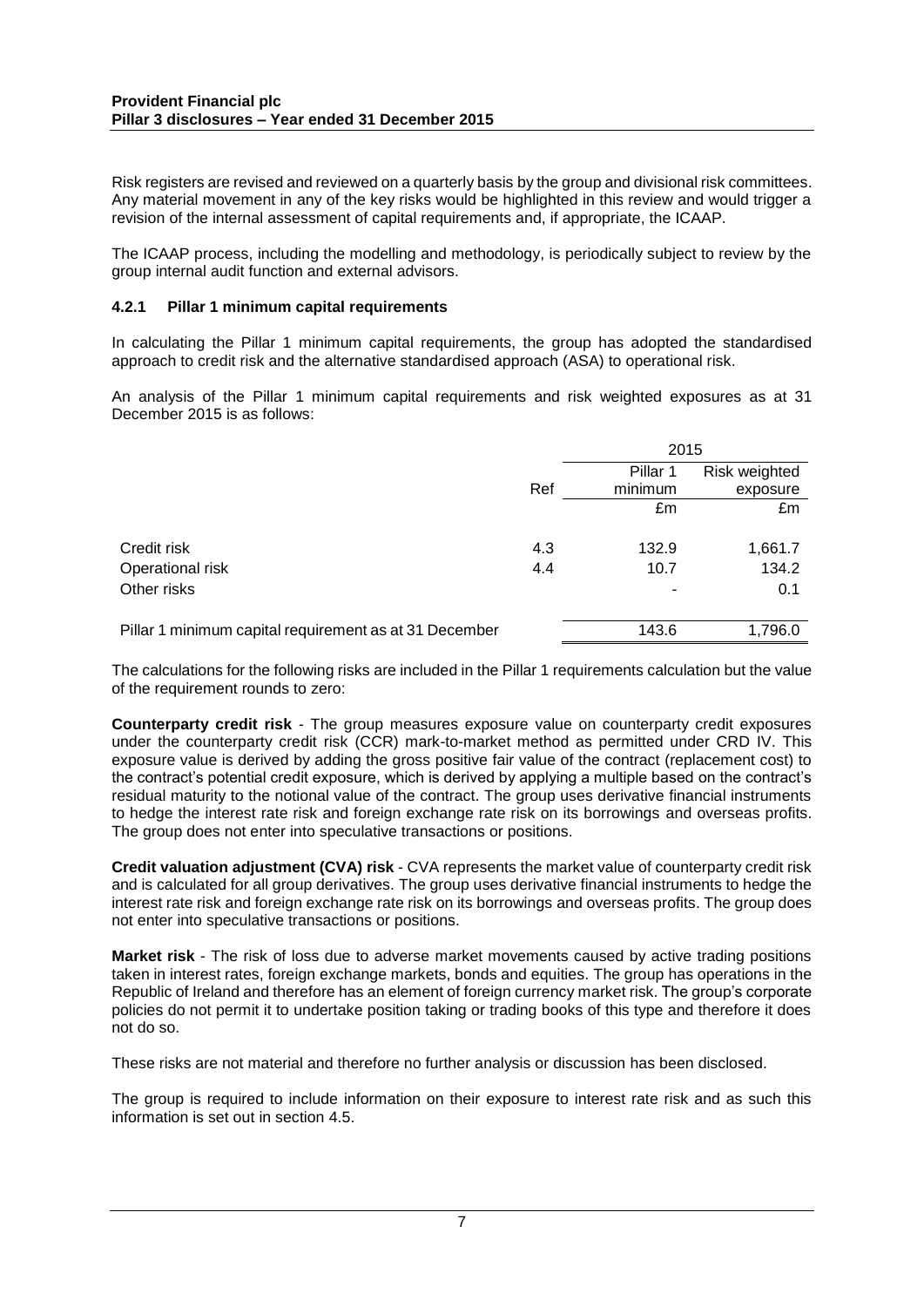#### **4.3 Credit risk**

An analysis of the Pillar 1 minimum capital requirements and risk weighted exposures as at 31 December 2015 is as follows:

|                                                               | 2015     |               |
|---------------------------------------------------------------|----------|---------------|
|                                                               | Pillar 1 | Risk weighted |
|                                                               | minimum  | exposure      |
|                                                               | £m       | £m            |
|                                                               |          |               |
| Retail exposures - not past due                               | 110.5    | 1,380.8       |
| Retail exposures - past due                                   | 15.8     | 197.8         |
| Exposures to institutions with a short term credit assessment | 0.3      | 3.6           |
| Equity exposures                                              | 1.4      | 17.5          |
| Other exposures                                               | 4.9      | 62.0          |
| Total credit risk                                             | 132.9    | 1,661.7       |

The retail exposures constitute the group customer receivables and further disclosure on the retail exposures is set out in 4.3.1 to 4.3.4 below.

External credit assessment institutions (ECAIs) are used to calculate the Pillar 1 minimum capital requirements for exposures to institutions. The group relies principally on two ECAIs - Moody's and Fitch Ratings.

The exposures to corporate, institutions and other exposures are not deemed material for further disclosure.

#### **4.3.1 Method for determining specific credit risk adjustments - accounting policy for customer receivables**

Customer receivables are initially recorded at the amount advanced to the customer plus directly attributable issue costs. Subsequently, receivables are increased by revenue and reduced by cash collections and any deduction for impairment.

The group assesses whether there is objective evidence that customer receivables are impaired on an ongoing basis. The principal criteria for determining whether there is objective evidence of impairment is delinquency in contractual payments.

Within Vanquis Bank and Moneybarn, where repayments are typically made monthly, customer balances are deemed to be impaired when one monthly contractual payment is missed. Impairment is calculated as the difference between the carrying value of receivables and the present value of estimated future cash flows discounted at the original effective interest rate. Estimated future cash flows are based on the historical performance of customer balances falling into different arrears stages and are regularly reassessed.

Separate provisions are raised where forbearance is provided to the customer and alternative payment arrangements are established. Accounts under payment arrangements are separately identified according to the type of payment arrangement. The carrying value of receivables under each type of payment arrangement is calculated using historical cash flows to predict future expected cash flows which are discounted at the original effective interest rate.

Within the weekly home credit business of CCD, objective evidence of impairment is based on the payment performance of loans in the previous 12 weeks as this is considered to be the most appropriate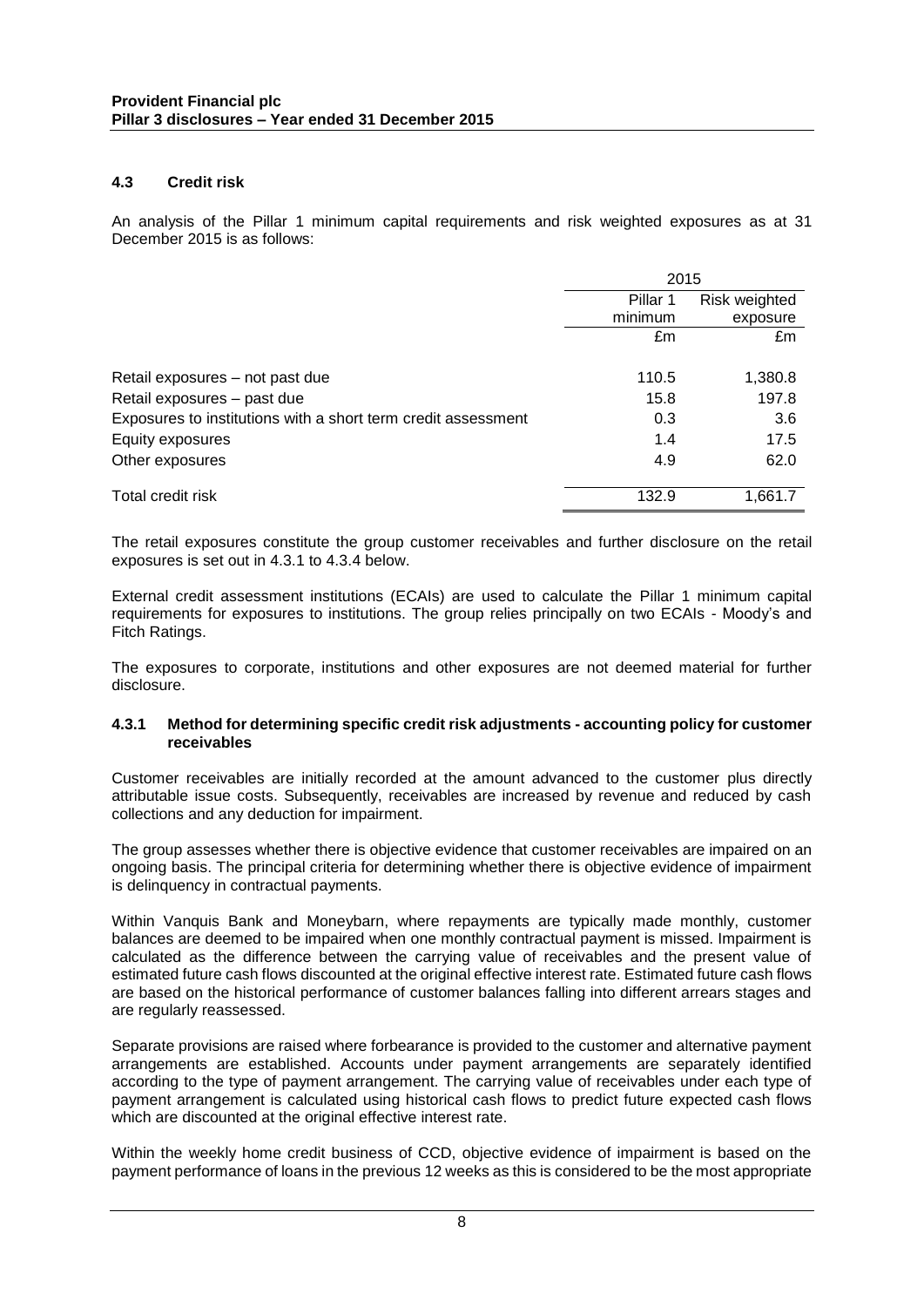indicator of credit quality. Loans are deemed to be impaired when the cumulative amount of two or more contractual weekly payments have been missed in the previous 12-week period since only at this point do the expected future cash flows from loans deteriorate significantly. Loans with one missed weekly payment over the previous 12-week period are not deemed to be impaired. The amount of impairment loss is calculated on a portfolio basis by reference to arrears stages and is measured as the difference between the carrying value of the loans and the present value of estimated future cash flows discounted at the original effective interest rate. Subsequent cash flows are regularly compared to estimated cash flows to ensure that the estimates are sufficiently accurate for impairment provisioning purposes.

In Vanquis Bank and Moneybarn impairment is recorded through the use of an allowance account whilst in CCD impairment charges are deducted directly from the carrying value of receivables. CCD includes the home credit, Satsuma and glo (in pilot) products.

Impairment is charged to the income statement as part of operating costs.

#### **4.3.2 Analysis of credit risk exposures**

The group's maximum exposure to credit risk on customer receivables is the carrying value of customer receivables recorded in the group's balance sheet.

All customer receivables are classed as retail exposures. Vanquis Bank exposures are revolving retail exposures.

 $2015$ 

Exposures analysed by business division are as follows:

|                                                                        | ---     |
|------------------------------------------------------------------------|---------|
|                                                                        | £m      |
| Vanquis Bank                                                           | 1,252.0 |
| <b>CCD</b>                                                             | 545.1   |
| Moneybarn                                                              | 219.6   |
| Total                                                                  | 2,016.7 |
| The average exposure in the year ended 31 December 2015 was £1,851.2m. |         |
| Exposures analysed by geographical area are as follows:                |         |
|                                                                        | 2015    |
|                                                                        | £m      |
| <b>UK</b>                                                              | 1,961.6 |
| Republic of Ireland                                                    | 55.1    |
| Total                                                                  | 2,016.7 |

Republic of Ireland exposures relate to loans issued by the home credit business.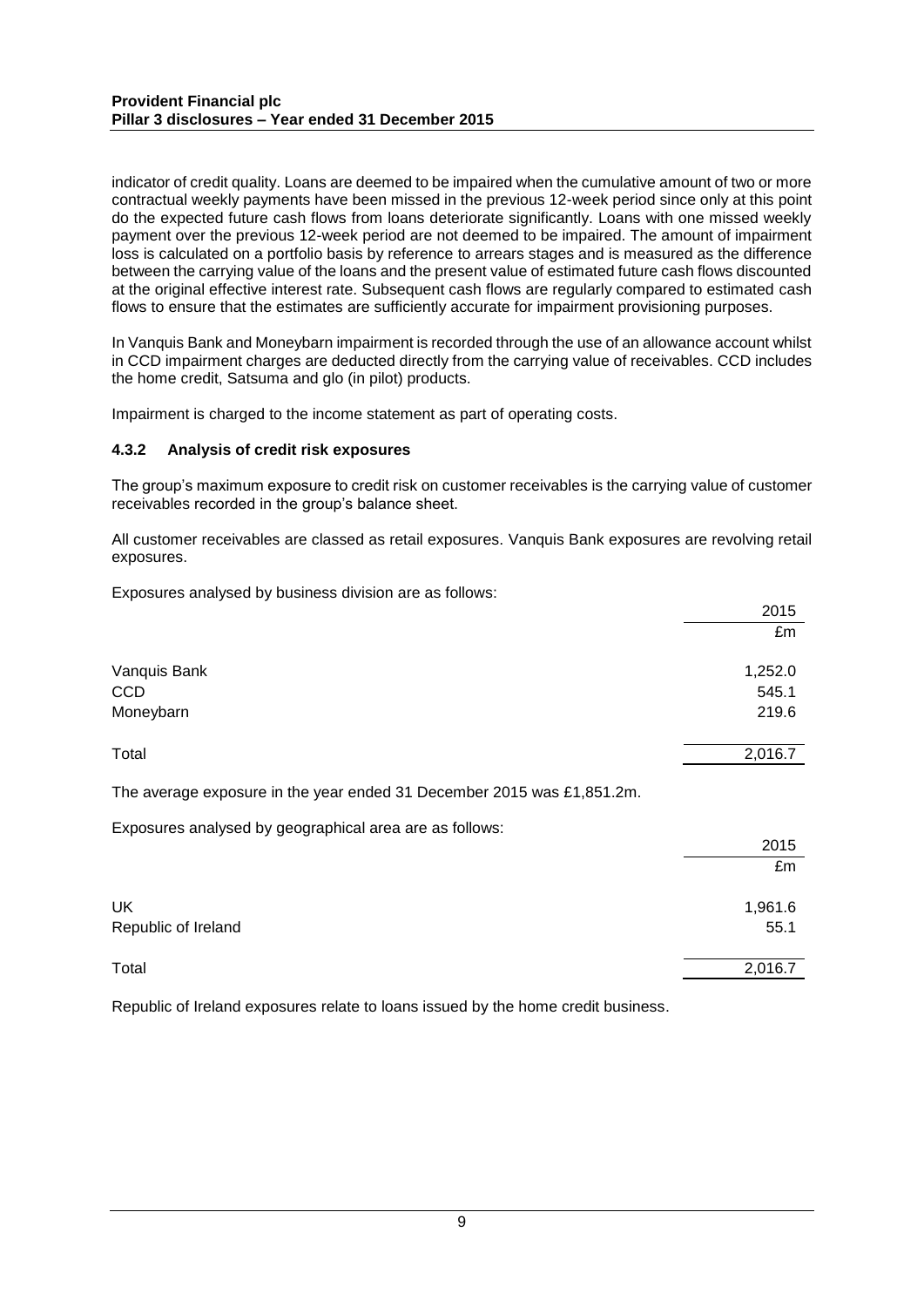The following table shows the residual maturity of exposures by business on a contractual basis:

|              |            | 2015          |         |
|--------------|------------|---------------|---------|
|              | Due within | Due in more   |         |
|              | one year   | than one year | Total   |
|              | £m         | £m            | £m      |
| Vanquis Bank | 1,252.0    |               | 1,252.0 |
| <b>CCD</b>   | 484.6      | 60.5          | 545.1   |
| Moneybarn    | 62.1       | 157.5         | 219.6   |
| Total        | 1,798.7    | 218.0         | 2,016.7 |

#### **4.3.3 Credit quality of customer receivables**

Within Vanquis Bank and Moneybarn, customer balances are deemed to be impaired as soon as customers miss one contractual monthly payment. Therefore, within Vanquis Bank and Moneybarn, there are no accounts/balances which are past due but not impaired.

In the home credit business, past due but not impaired balances relate to loans which are contractually overdue. However, contractually overdue loans are not deemed to be impaired unless the customer has missed two or more cumulative weekly payments in the previous 12-week period, since only at this point do the expected future cash flows from loans deteriorate significantly.

The credit quality of customer receivables is as follows:

|                               | 2015    |
|-------------------------------|---------|
|                               | £m      |
| Neither past due nor impaired | 1,640.9 |
| Past due but not impaired     | 58.1    |
| Impaired                      | 317.7   |
| Total                         | 2,016.7 |

The credit quality of customer receivables analysed by business division is as follows:

|                               | 2015            |            |           |         |
|-------------------------------|-----------------|------------|-----------|---------|
|                               | Vanquis<br>Bank | <b>CCD</b> | Moneybarn | Total   |
|                               | £m              | £m         | £m        | £m      |
| Neither past due nor impaired | 1,168.4         | 279.9      | 192.6     | 1,640.9 |
| Past due but not impaired     |                 | 58.1       |           | 58.1    |
| Impaired                      | 83.6            | 207.1      | 27.0      | 317.7   |
| Total                         | 1,252.0         | 545.1      | 219.6     | 2,016.7 |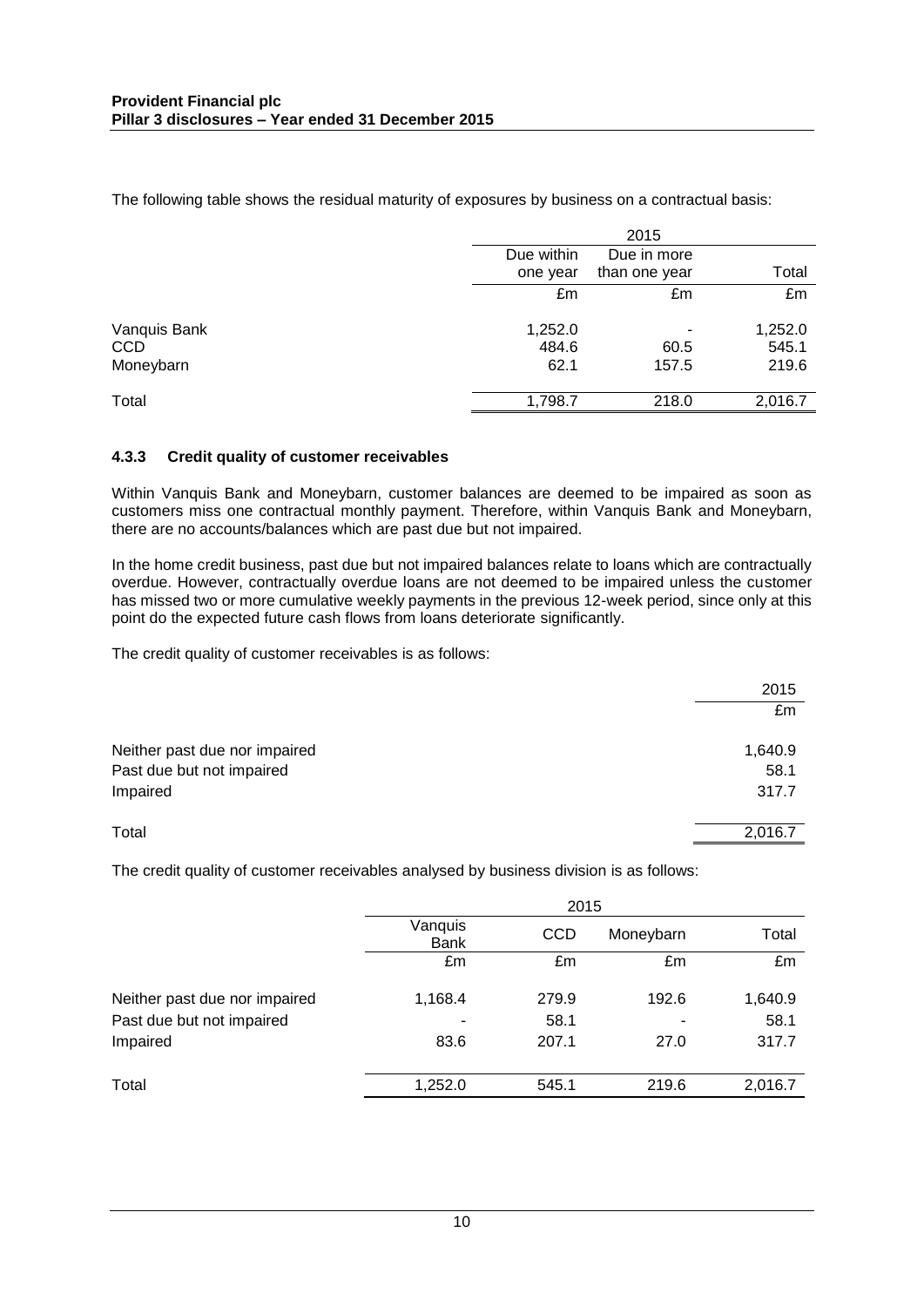The credit quality of customer receivables analysed by geographical area is as follows:

|                               |         | 2015       |         |
|-------------------------------|---------|------------|---------|
|                               | UK      | <b>ROI</b> | Total   |
|                               | £m      | £m         | £m      |
| Neither past due nor impaired | 1,607.9 | 33.0       | 1,640.9 |
| Past due but not impaired     | 52.9    | 5.2        | 58.1    |
| Impaired                      | 300.8   | 16.9       | 317.7   |
| Total                         | 1,961.6 | 55.1       | 2,016.7 |

#### **4.3.4 Movement in impairment provisions**

The impairment charge to the income statement in respect of customer receivables analysed by business division is as follows:

|              | 2015  |
|--------------|-------|
|              | £m    |
|              |       |
| Vanquis Bank | 160.5 |
| CCD          | 106.6 |
| Moneybarn    | 8.9   |
|              |       |
| Total        | 276.0 |
|              |       |

The movement in the impairment allowance account within Vanquis Bank in the year is as follows:

|                                     | 2015    |
|-------------------------------------|---------|
|                                     | £m      |
| At 1 January                        | 178.6   |
| Charge for the year                 | 160.5   |
| Amounts written off during the year | (127.1) |
| Amounts recovered during the year   | 23.5    |
| Sale of Polish receivables          | (10.5)  |
| At 31 December                      | 225.0   |
|                                     |         |

The movement in the impairment allowance account within Moneybarn in the year is as follows:

| 2015                                           |
|------------------------------------------------|
| £m                                             |
|                                                |
| 8.9                                            |
| Amounts written off during the period<br>(2.0) |
| (15.6)                                         |
|                                                |
| 18.4                                           |
| 27.1                                           |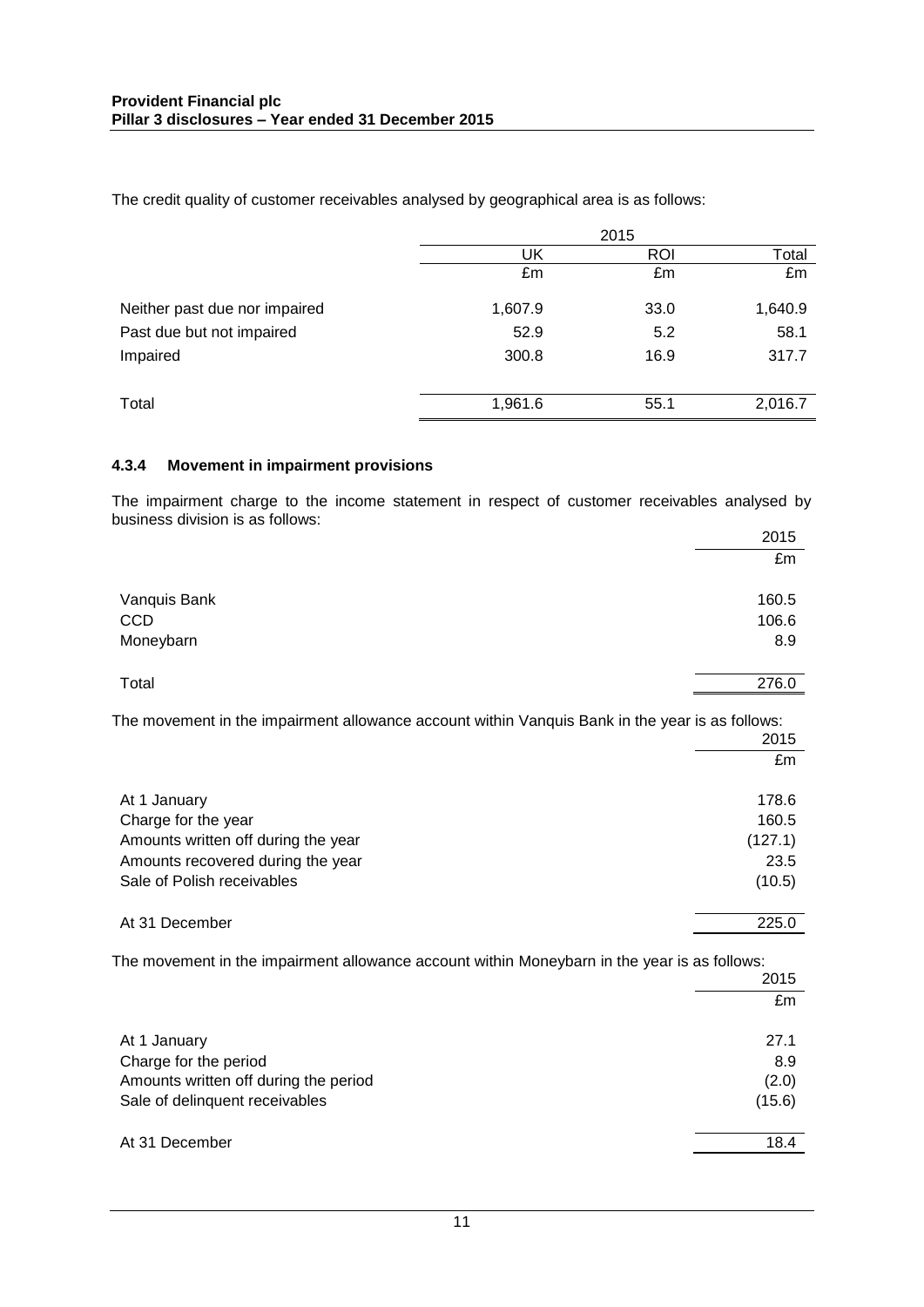For CCD, impairment charges are deducted directly from the carrying value of receivables without the use of an impairment allowance account. Accordingly, it is not possible to disclose movements in an impairment allowance account for CCD.

#### **4.4 Operational risk**

Consistent with the approach adopted in previous years, the group has elected to use the ASA for measuring operational risk. The ASA is an approach which is tailored specifically to firms whose primary business lines involve retail banking and/or commercial banking and can only be adopted provided certain criteria are met. Management are satisfied that they can adopt the ASA in accordance with CRR article 319 and 320 as follows:

- The group has a well-documented assessment and management system for operational risk with clear responsibilities assigned for this system. In addition, the group is able to identify exposures to operational risk, has systems of reporting operational risk matters to senior management and has procedures in place for taking appropriate action. These systems of control are comprehensive and proportionate to the nature, scale and complexity of the firm's activities;
- The operations of the group are wholly focused in retail banking as defined within CRR, 100% of all revenue activities are derived from this activity;
- The group issues credit to non-standard customers and there is a higher probability of default; and
- Management has concluded that the ASA provides an appropriate basis for calculating the own funds requirement for operational risk.

#### **4.5 Interest rate risk**

Interest rate risk is the risk of a change in external interest rates which leads to an increase in the group's cost of borrowing.

The group's exposure to movements in interest rates is continually monitored and is formally reported to the group treasury committee under a board-approved interest rate hedging policy on a quarterly basis or more frequently as deemed appropriate.

The group measures its interest rate exposure by quantifying the impact of an immediate and sustained movement of 200bp in LIBOR rates upon its forecast profit before taxation.

In calculating this exposure, the group assumes that it will re-price products for new lending. It is possible for Vanquis Bank to re-price its receivables within 2 months and for CCD and Moneybarn loans to be issued at re-priced levels within 1 month. Given the short duration of the receivables book, on average the group would be able to re-price its receivables portfolio on average within 6 months to mitigate the impact upon forecast borrowing costs.

The level of fixed and floating-rate receivables and borrowings beyond the next 6 months are forecast to be matched, resulting in a neutral interest rate position.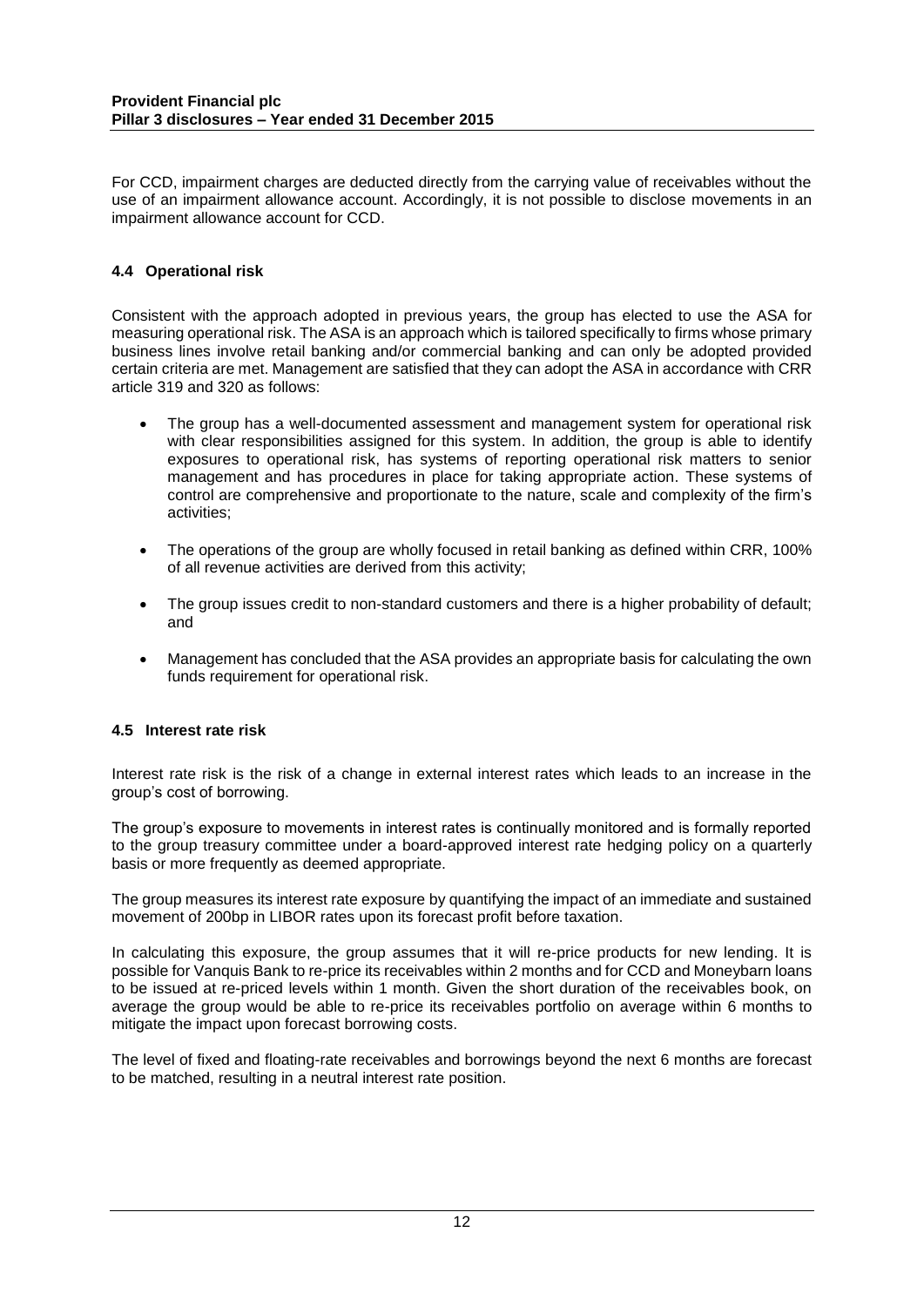The level of downside risk resulting from exposure to interest rates calculated on the basis set out above as at 31 December 2015 is as follows:

|                  | 2015       |
|------------------|------------|
|                  | £m         |
| Sterling<br>Euro | 1.2<br>0.4 |
| Total            | 1.6        |

#### **4.6 Other risks – non-trading book exposures in equities**

At 31 December 2015, the group had equity investments in the non-trading book of £17.5m (2014: £nil), relating entirely to the item noted as follows.

On 2 November 2015, Visa Inc. announced the proposed acquisition of Visa Europe Limited to create a single global payments business under the Visa brand. Vanquis Bank, a wholly owned subsidiary of the group, is a member and shareholder of Visa Europe and in exchange for its one redeemable ordinary share (previously held at par of €10) will receive upfront consideration in the form of cash and preferred stock on completion of the transaction. Following the announcement of the proposed transaction, Vanquis Bank's interest in Visa Europe Limited has been valued at fair value which reflects the expected upfront cash proceeds and a number of factors and uncertainties relating to the preferred stock. The preferred stock will convert at a point in the future to ordinary shares in Visa Inc. As the item was recognised for the first time at 31 December 2015 there has been no impairment of Available for Sale (AFS) equities.

Details of the accounting policy for AFS equity investments and the valuation of financial instruments may be found in the group's Annual Report and Financial Statements 2015. The group's Annual Report and Financial Statements 2015 are published on the group's website [www.providentfinancial.com.](http://www.providentfinancial.com/)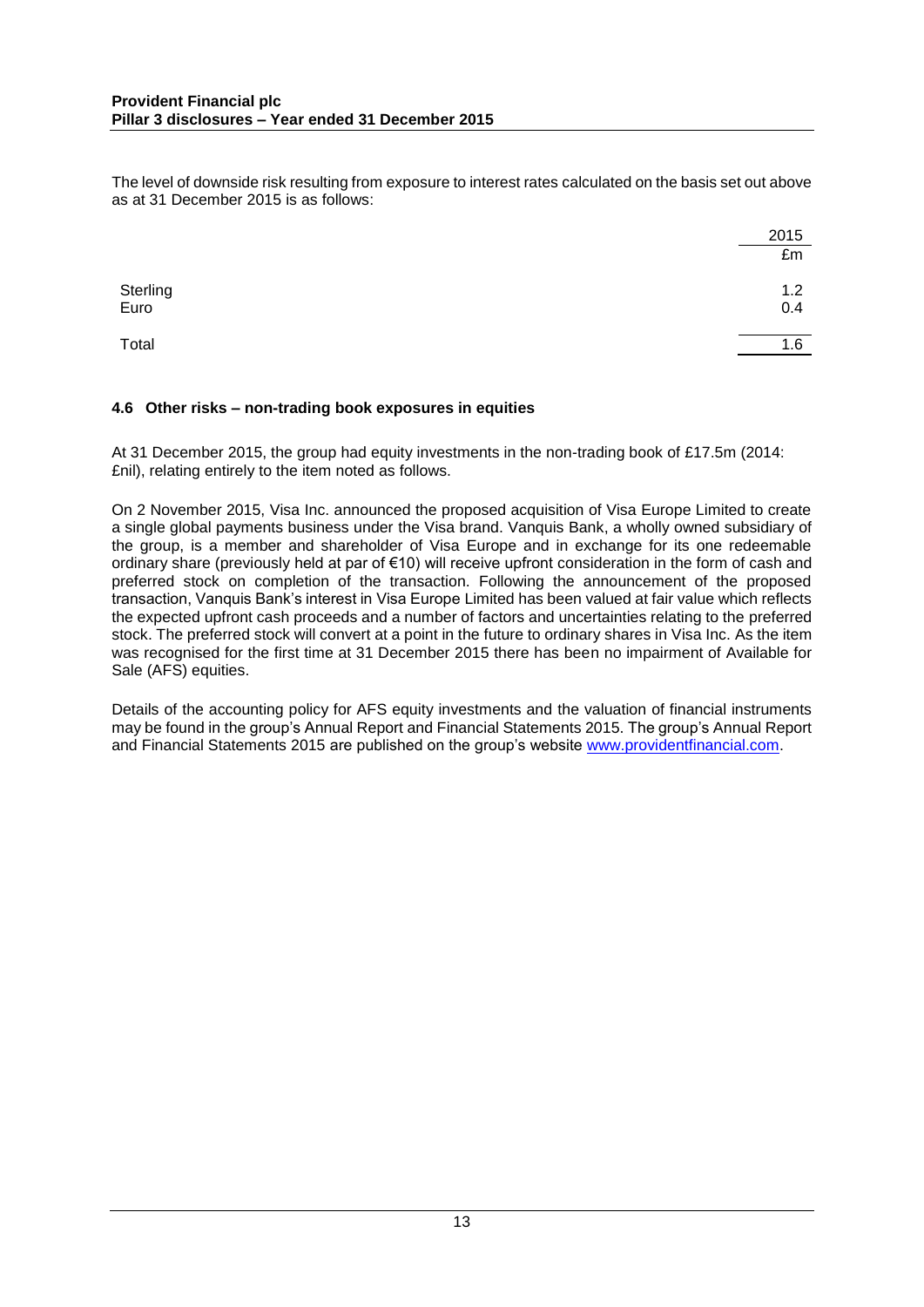### **5. Capital buffers**

CRD IV establishes a number of capital buffers to be met with common equity tier 1 capital:

**Capital conservation buffer** - Designed to enable firms to absorb losses in stressed periods and is set at 2.5% of risk weighted assets. The buffer applies to the group and has commenced being phased in from 1 January 2016 with full implementation due on 1 January 2019.

**Countercyclical capital buffer** - CRD IV introduces a countercyclical capital buffer to ensure banks build up capital outside periods of stress that can be drawn down when losses are incurred.

The institution-specific buffer rate for the group will be based on the weighted average of the buffer rates that apply in the jurisdictions where relevant credit exposures are located. As set out in section 4.3.2, the group's credit exposures are located in the UK and the Republic of Ireland. In March 2016, the Financial Policy Committee set the countercyclical capital buffer at 0.5% of risk-weighted assets with effect from 29 March 2017.

**Systemic risk buffer (SRB)** - In addition to the measures above, CRD IV sets out an SRB with a view to mitigating structural macroprudential risk. The SRB is to be applied to ring fenced banks and building societies over a certain threshold, which are together defined as 'SRB institutions'. The SRB does not apply to either the group or Vanquis Bank.

**Globally systemically important institutions (G-SII) and other systemically important institutions (O-SII) buffers** - Additional buffers are required for institutions defined as globally systemic or of other systemic importance. The G-SII and O-SII buffers do not apply to either the group or Vanquis Bank.

**Pillar 2 and the PRA buffer** - Under the Pillar 2 framework, banks are required to hold capital in respect of the internal capital adequacy assessment and supervisory review which leads to a final determination by the PRA of individual capital guidance (Pillar 2A capital requirement).

The Pillar 2A capital requirement is a point in time assessment of the amount of capital the PRA considers that a bank should hold to meet the overall financial adequacy rule. It is therefore subject to change as part of the PRA's supervisory review process.

In addition, the PRA have introduced a PRA buffer that replaces the previous capital planning buffer. The PRA buffer is intended to avoid duplication with CRD IV buffers (set out above) and is set for a particular firm depending on its vulnerability in a stress scenario or where the PRA has identified risk management and governance failings. Where the PRA considers there is overlap between the CRD IV buffers and the PRA buffer assessment, the PRA sets the PRA buffer as the excess capital required over and above the CRD IV buffers.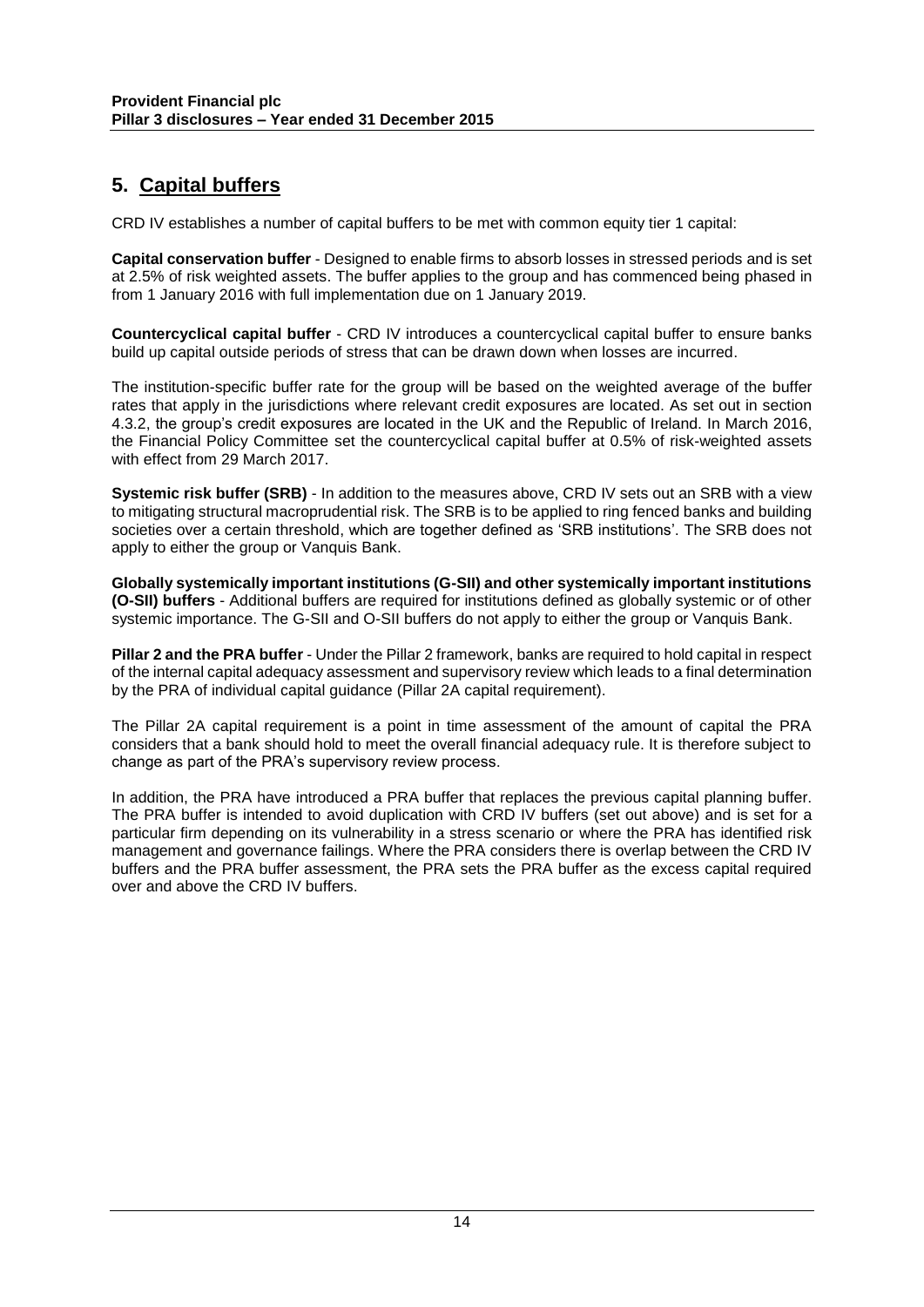### **6. Leverage and capital ratios**

#### **6.1 Leverage ratio**

The leverage ratio is a monitoring tool which aims to facilitate an assessment of the risk of excessive leverage in an institution. The ratio is calculated as tier 1 capital divided by on and off balance sheet exposures in accordance with the provisions set out in CRR article 429.

Work is ongoing by the European Banking Authority (EBA) and by the Financial Policy Committee (FPC) in order to review the design of the leverage ratio framework and to assess the impact of the ratio as a binding measure.

The leverage ratio for the group at 31 December 2015 is as follows:

|                                                        | 2015    |
|--------------------------------------------------------|---------|
|                                                        | £m      |
| Total assets per the audited financial statements      | 2,468.2 |
| Reversal of accounting value of derivatives            |         |
| Add back market value of derivatives                   | 0.1     |
| Addition of off balance sheet commitments <sup>1</sup> | 61.9    |
| Exclusion of items deducted from own funds (see 3.2)   | (195.2) |
| Total leverage exposure                                | 2,335.0 |
| Tier 1 capital (see 3.2)                               | 386.0   |
|                                                        | 16.5%   |
| Leverage ratio                                         |         |

<sup>1</sup>The exposure of off balance sheet commitments relate to undrawn credit card lines in Vanquis Bank.

There are no transitional provisions which are applicable to the group which impact the calculation of the leverage ratio.

Excessive leverage is managed through the group's secure funding and capital structure. The group has a stated maximum gearing ratio (calculated in accordance with the group's banking covenants) of 3.5 times which is aligned with the group's growth targets and dividend pay-out policy.

As explained in section 3.2, the tier 1 capital of £386.0m excludes profits and movements in other comprehensive income (OCI) during the final quarter of the group's financial year ended 31 December 2015 in accordance with the regulations set out in the Capital Requirements Regulation. Following the announcement of the audited results of the group on 23 February 2016, the tier 1 capital including the profits and movements in OCI in the final quarter, less the deduction of the foreseeable dividend on such profits, is £395.4m and the leverage ratio reported on this basis is 16.9% as reported on page 72 of the group's Annual Report and Financial Statements 2015. An analysis of the Tier 1 capital is shown in section 3.2.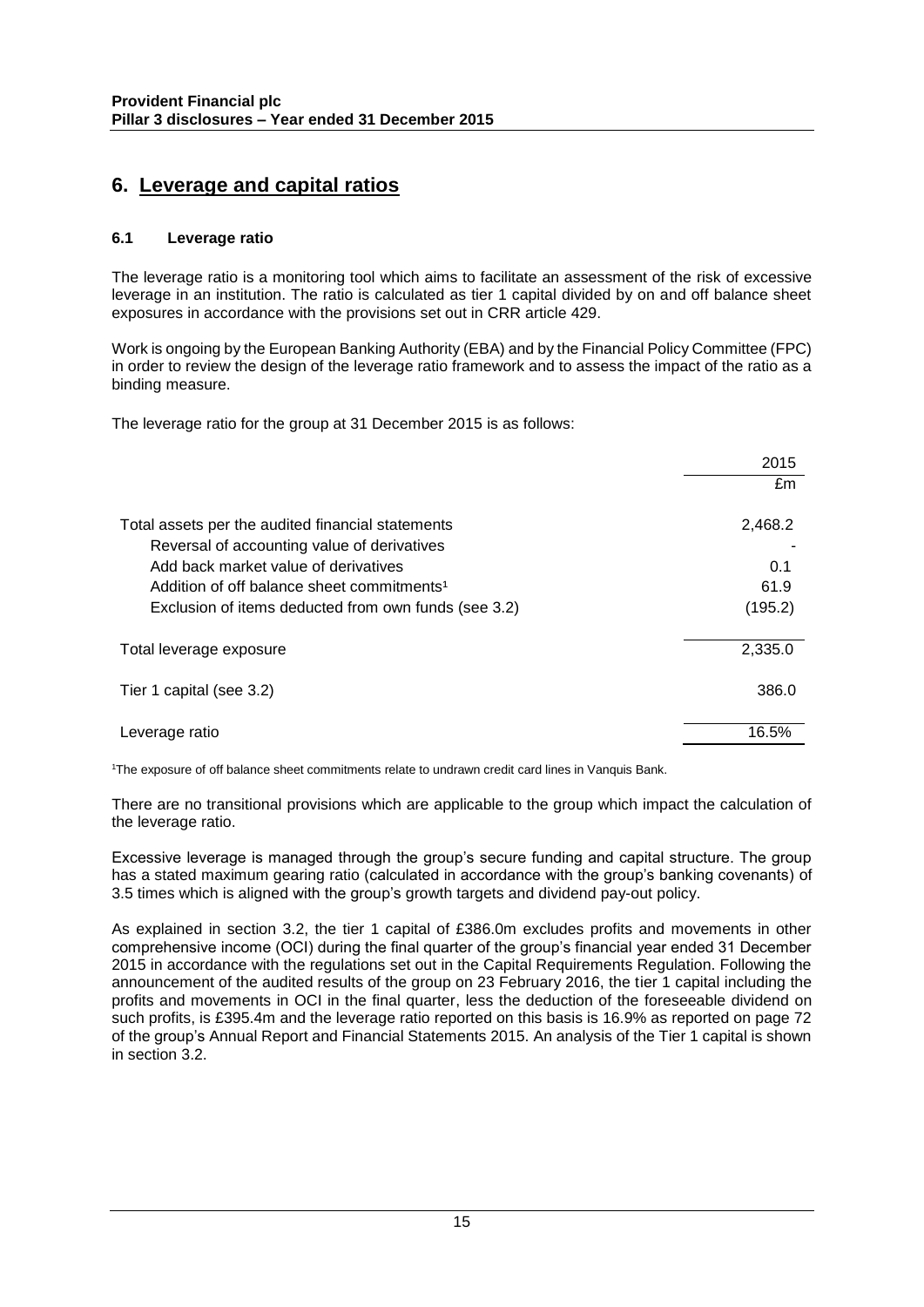#### **6.2 Capital ratios**

The common equity tier 1 and total capital ratios for the group are as follows:

|                                        | 2015    |
|----------------------------------------|---------|
|                                        | £m      |
| Common equity tier 1 capital (see 3.2) | 386.0   |
| Total capital                          | 386.0   |
| Risk exposure amount (see 4.2)         | 1,796.0 |
| Common equity tier 1 capital ratio     | 21.5%   |
| Total capital ratio                    | 21.5%   |

The group has no additional tier 1 capital and as such there is no difference between the common equity tier 1 capital ratio and the tier 1 capital ratio.

There are no transitional provisions which are applicable to the group which impact the calculation of the capital ratios.

As explained in section 3.2, the tier 1 capital of £386.0m excludes profits and movements in other comprehensive income (OCI) during the final quarter of the group's financial year ended 31 December 2015 in accordance with the regulations set out in the Capital Requirements Regulation. Following the announcement of the audited results of the group on 23 February 2016, the tier 1 capital including the profits and movements in other comprehensive income (OCI) in the final quarter, less the deduction of the foreseeable dividend on such profits, is £395.4m and the leverage ratio reported on this basis is 22.0% as reported on page 72 of the group's Annual Report and Financial Statements 2015. An analysis of the Tier 1 capital is shown in section 3.2.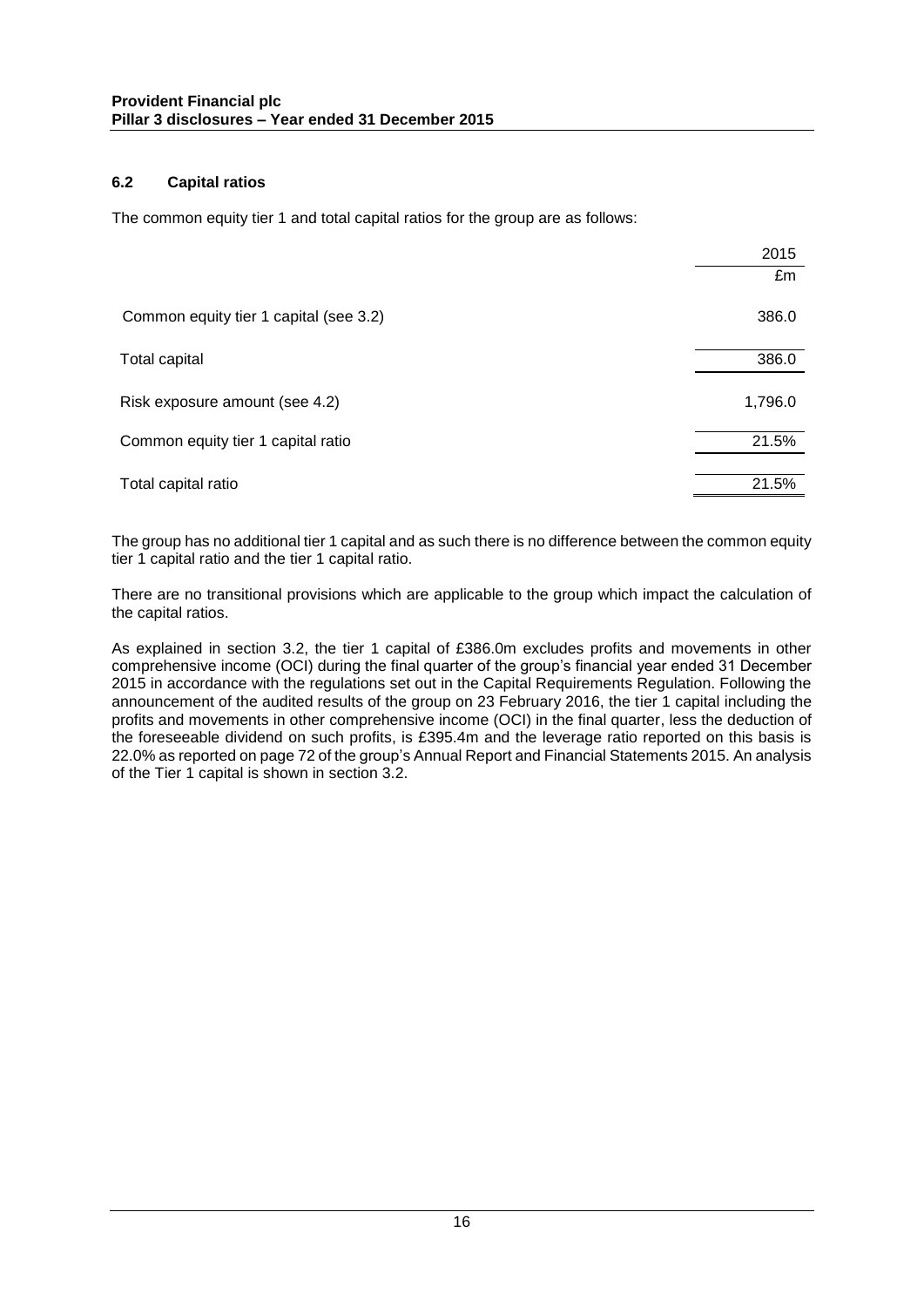# **APPENDIX 1 – Own funds template**

|                         | Common Equity Tier 1 Capital: Instruments and reserves                                                                                         |                                 |
|-------------------------|------------------------------------------------------------------------------------------------------------------------------------------------|---------------------------------|
|                         |                                                                                                                                                | <b>Amount at</b>                |
|                         |                                                                                                                                                | <b>Disclosure</b>               |
|                         |                                                                                                                                                | <b>Date</b>                     |
|                         |                                                                                                                                                | £m                              |
| 1                       | Capital instruments and the related share premium accounts                                                                                     | 301.2                           |
|                         | of which: Ordinary share capital                                                                                                               | 301.2                           |
| $\overline{\mathbf{c}}$ | Retained earnings                                                                                                                              | 203.1                           |
| 3                       | Accumulated other comprehensive income (and other reserves, to include unrealised gains and                                                    | 29.1                            |
|                         | losses under the applicable accounting standards)                                                                                              |                                 |
| За                      | Funds for general banking risk                                                                                                                 |                                 |
| 4                       | Amount of qualifying items referred to in Article 484 (3) and the related share premium accounts                                               |                                 |
|                         | subject to phase out from CET1                                                                                                                 |                                 |
|                         | Public sector capital injections grandfathered until 1 January 2018                                                                            |                                 |
| 5                       | Minority interests (amount allowed in consolidated CET1)                                                                                       | $\overline{\phantom{a}}$        |
| 5a                      | Independently reviewed interim profits net of any foreseeable charge or dividend                                                               | 47.8                            |
| 6                       | Common Equity Tier 1 (CET1) capital before regulatory adjustments                                                                              | 581.2                           |
|                         | Common Equity Tier 1 Capital: regulatory adjustments                                                                                           |                                 |
| 7                       | Additional value adjustments (negative amount)                                                                                                 | (144.7)                         |
| 8                       | Intangible assets (net of related tax liability) (negative amount)                                                                             |                                 |
| 9                       | Empty Set in the EU                                                                                                                            |                                 |
| 10                      | Deferred tax assets that rely on future profitability excluding those arising from temporary                                                   |                                 |
|                         | differences (net of related tax liability where the conditions in Article 38 (3) are met) (negative                                            |                                 |
|                         | amount)                                                                                                                                        |                                 |
| 11<br>12                | Fair value reserves related to gains or losses on cash flow hedges<br>Negative amounts resulting from the calculation of expected loss amounts | 0.5<br>$\overline{\phantom{a}}$ |
|                         |                                                                                                                                                |                                 |
| 13                      | Any increase in equity the results from securitised assets (negative amount)                                                                   | $\overline{\phantom{a}}$        |
| 14                      | Gains or losses on liabilities valued at fair value resulting from changes in own credit standing                                              |                                 |
| 15                      | Defined-benefit pension fund assets (negative amount)                                                                                          | (51.0)                          |
| 16                      | Direct and indirect holdings by an institution of own CET1 instruments (negative amount)                                                       | $\blacksquare$                  |
| 17                      | Holdings of the CET1 instruments of financial sector entities where those entities have reciprocal                                             |                                 |
|                         | cross holdings with the institution designed to inflate artificially the own funds of the institution<br>(negative amount)                     |                                 |
| 18                      | Direct and indirect holdings by the institution of the CET1 instruments of financial sector entities                                           |                                 |
|                         | where the institution does not have a significant investment in those entities (amount above 10%                                               |                                 |
|                         | threshold and net of eligible short positions) (negative amount)                                                                               |                                 |
| 19                      | Direct, indirect and synthetic holdings by the institution of the CET1 instruments of financial sector                                         |                                 |
|                         | entities where the institution has a significant investment in those entities (amount above 10%                                                |                                 |
|                         | threshold and net of eligible short positions) (negative amount)                                                                               |                                 |
|                         |                                                                                                                                                |                                 |
| 20                      | Empty Set in the EU                                                                                                                            | $\overline{\phantom{a}}$        |
| 20a                     | Exposure amount of the following items which qualify for a RW of 1250%, where the institution opts<br>for the deduction alternative            |                                 |
| 21                      | Deferred tax assets arising form temporary differences (amount above 10% threshold, net of                                                     |                                 |
|                         | related tax liability where the conditions in 38 (3) are met) (negative amount)                                                                |                                 |
| 22                      | Amount exceeding the 15% threshold (negative amount)                                                                                           |                                 |
| 23                      | of which: direct and indirect holdings by the institution of the CET1 instruments of financial sector                                          | $\frac{1}{2}$                   |
|                         | entities where the institution has a significant investment in those entities                                                                  |                                 |
| 24                      | Empty Set in the EU                                                                                                                            | $\overline{\phantom{a}}$        |
| 25                      | of which: deferred tax assets arising from temporary differences                                                                               |                                 |
| 25a                     | Losses for the current financial year (negative amount)                                                                                        |                                 |
| 25 <sub>b</sub>         | Foreseeable tax charges relating to CET1 items (negative amount)                                                                               | -                               |
| 26                      | Regulatory adjustments applied to Common Equity Tier 1 in respect of amounts subject to pre-                                                   |                                 |
|                         | <b>CRR</b> treatment                                                                                                                           |                                 |
| 26a                     | Regulatory adjustments relating to unrealised gains and losses pursuant to Articles 467 and 468                                                | $\overline{\phantom{a}}$        |
| 26b                     | Amount to be deducted from or added to Common Equity Tier 1 capital with regard to additional                                                  |                                 |
|                         | filters and decoctions required pre CRR                                                                                                        |                                 |
| 27                      | Qualifying AT1 deductions that exceed the AT1 capital of the institution (negative amount)                                                     | ٠                               |
| 28                      | Qualifying AT1 deduction that exceed the AT1 capital of the institution (negative amount)                                                      |                                 |
| 28                      | Total regulatory adjustments to Common equity Tier 1 (CET1)                                                                                    | (195.2)                         |
| 29                      | Common Equity Tier 1 (CET1) capital                                                                                                            | 386.0                           |
|                         |                                                                                                                                                |                                 |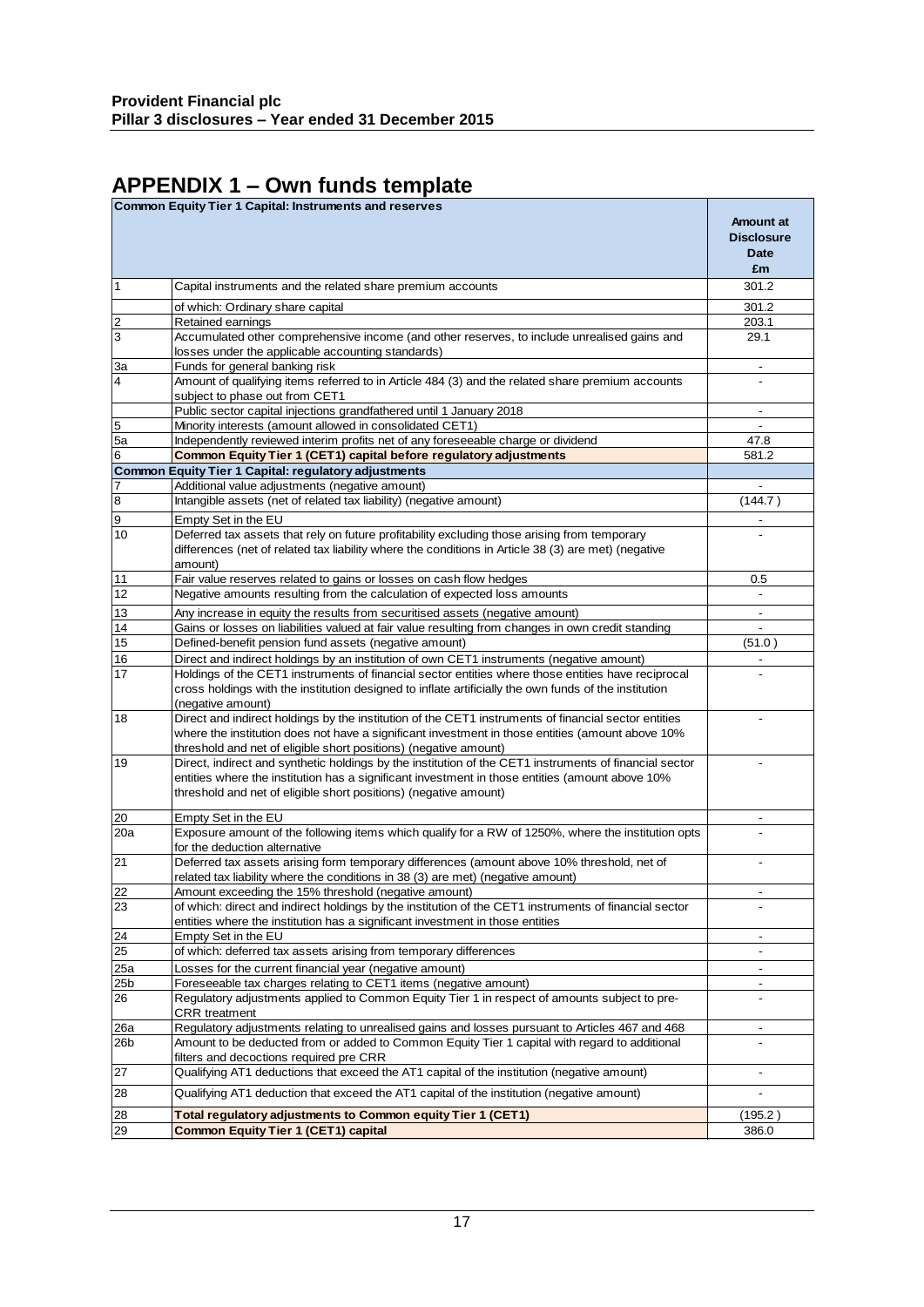|                 | Additional Tier 1 (AT1) capital: instruments                                                                                                       |  |
|-----------------|----------------------------------------------------------------------------------------------------------------------------------------------------|--|
| 30              | Capital instruments and the related share premium accounts                                                                                         |  |
| 31              | of which: classified as equity under applicable accounting standards                                                                               |  |
| 32              | of which: classified as liabilities under applicable accounting standards                                                                          |  |
| 33              | Amount of qualifying items referred to in Article 484 (4) and the related share premium accounts                                                   |  |
|                 | subject to phase out from AT1                                                                                                                      |  |
|                 | Public sector capital injections grandfathered until 1 January 2018                                                                                |  |
| 34              | Qualifying Tier 1 capital included in consolidated AT1 capital (including minority interests not                                                   |  |
|                 | included in row 5) issued by subsidiaries and held by third parties                                                                                |  |
| 35              | of which: instruments issued by subsidiaries subject to phase out                                                                                  |  |
| 36              | Additional Tier 1 (AT1) capital before regulatory adjustments                                                                                      |  |
|                 | Additional Tier 1 (AT1) capital: regulatory adjustments                                                                                            |  |
| 37              | Direct and indirect holdings by an institution of own AT1 instruments (negative amount)                                                            |  |
| 38              | Holdings of the AT1 instruments of financial sector entities where those entities have reciprocal                                                  |  |
|                 | cross holdings with the institution designed to inflate artificially the own funds of the institution                                              |  |
|                 | (negative amount)                                                                                                                                  |  |
| 39              | Direct and indirect holdings of the AT1 instruments of financial sector entities where the institution                                             |  |
|                 | does not have a significant investment in those entities (amount about the 10% threshold and net of<br>eligible short positions) (negative amount) |  |
| 40              | Direct and indirect holdings by the institution of the AT1 instruments of financial sector entities                                                |  |
|                 | where the institution does not have a significant investment in those entities (amount above 10%                                                   |  |
|                 | threshold and net of eligible short positions) (negative                                                                                           |  |
| 41              | Regulatory adjustments applied to additional tier 1 in respect of amounts subject to pre-CRR                                                       |  |
|                 | treatment and transitional treatments subject to phase out as prescribed in Regulation (EU) No                                                     |  |
|                 | 575/2013 (i.e. CRR residual amounts)                                                                                                               |  |
| 41a             | Residual amounts deducted from Additional Tier 1 capital with regard to deduction from Common                                                      |  |
|                 | Equity Tier 1 capital during the transitional period pursuant to article 472 of Regulation (EU) No                                                 |  |
|                 | 575/2013                                                                                                                                           |  |
| 41 <sub>b</sub> | Residual amounts deducted from Additional Tier 1 capital with regard to deduction from Tier 2                                                      |  |
|                 | capital during the transitional period pursuant to article 472 of Regulation (EU) No 575/2013                                                      |  |
|                 | Of which items to be detailed line by line, eg Reciprocal cross holdings in Tier 2 instruments, direct                                             |  |
|                 | holdings of non-significant investments in the capital of other financial sector entities, etc                                                     |  |
| 41c             | Amount to be deducted from or added to Additional Tier 1 capital with regard to additional filters and                                             |  |
|                 | decoctions required pre CRR                                                                                                                        |  |
| 42              | Qualifying T2 deductions that exceed the T2 capital of the institution (negative amount)                                                           |  |
| 43              | Total regulatory adjustments to Additional Tier 1 (AT1) capital                                                                                    |  |
| 44              | <b>Additional Tier 1 (AT1) capital</b>                                                                                                             |  |
| 45              | Tier 1 capital (T1 = CET1 + AT1)                                                                                                                   |  |
|                 | Tier 2 (T2) capital: instruments and provisions                                                                                                    |  |
| 46              | Capital instruments and the related share premium accounts                                                                                         |  |
| 47              | Amount of qualifying items referred to in Article 484 (5) and the related share premium accounts                                                   |  |
|                 | subject to phase out from T2                                                                                                                       |  |
|                 | Public sector capital injections grandfathered until 1 January 2018                                                                                |  |
| 48              | Qualifying own funds instruments included in consolidated T2 capital (including minority interests                                                 |  |
|                 | and AT1 instruments not included in rows 5 or 34) issued by subsidiaries and held by third parties                                                 |  |
| 49              | of which: instruments issued by subsidiaries subject to phase out                                                                                  |  |
| 50              | Credit risk adjustments                                                                                                                            |  |
| 51              | Tier 2 (T2) capital before regulatory adjustments                                                                                                  |  |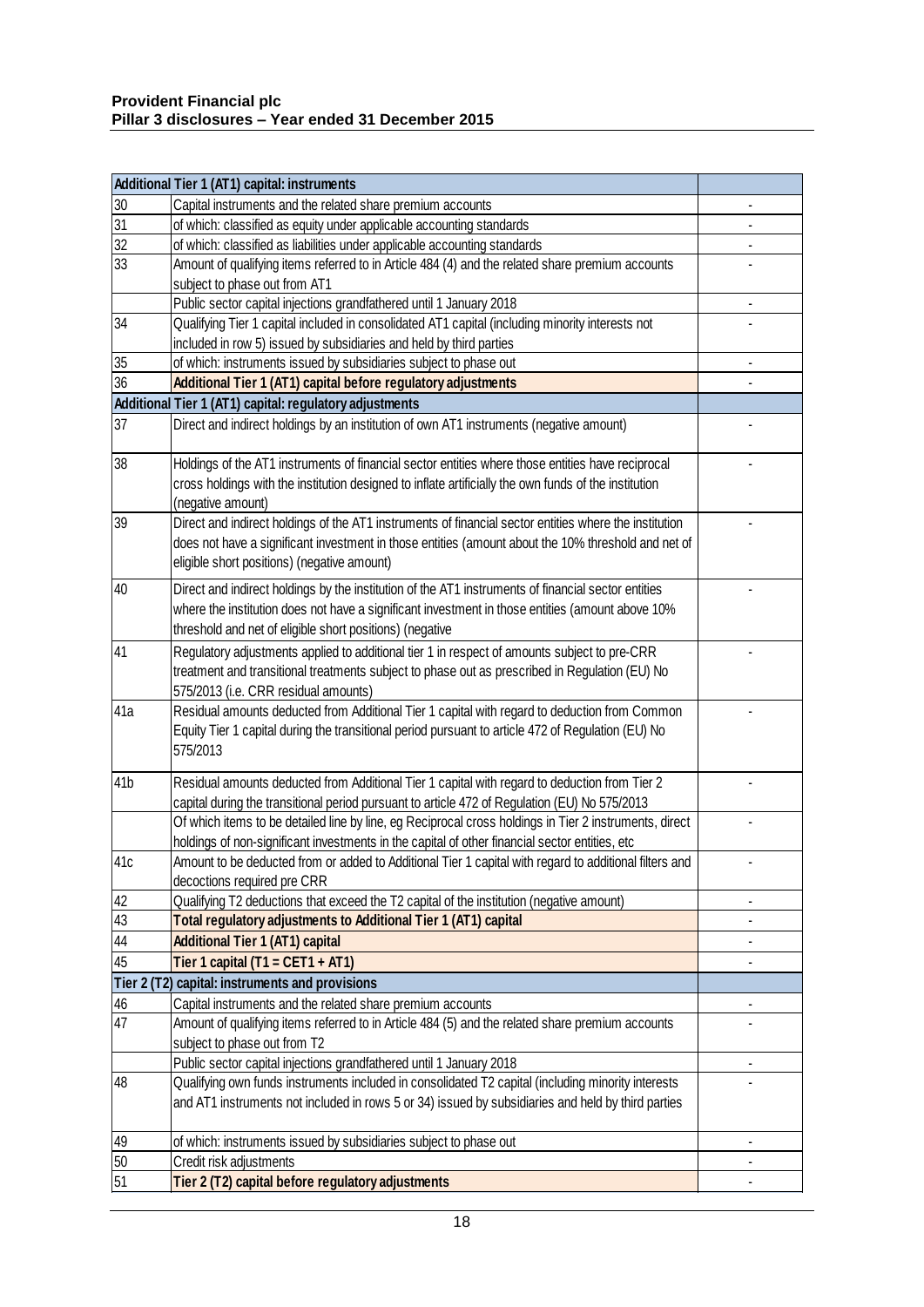#### **Provident Financial plc Pillar 3 disclosures – Year ended 31 December 2015**

|                 | Tier 2 (T2) capital: regulatory adjustments                                                                                                                                                                |                              |
|-----------------|------------------------------------------------------------------------------------------------------------------------------------------------------------------------------------------------------------|------------------------------|
| 52              | Direct and indirect holdings by an institution of own T2 instruments and subordinated loans                                                                                                                |                              |
|                 | (negative amount)                                                                                                                                                                                          |                              |
| 53              | Holdings of the T2 instruments and subordinated loans of financial sector entities where those                                                                                                             |                              |
|                 | entities have reciprocal cross holdings with the institution designed to inflate artificially the own                                                                                                      |                              |
| 54              | funds of the institution (negative amount)<br>Direct and indirect holdings of the T2 instruments of financial sector entities where the institution                                                        |                              |
|                 | does not have a significant investment in those entities (amount about the 10% threshold and net of                                                                                                        |                              |
|                 | eligible short positions) (negative amount)                                                                                                                                                                |                              |
| 55              | Direct and indirect holdings by the institution of the T2 instruments and subordinated loans of                                                                                                            |                              |
|                 | financial sector entities where the institution has a significant investment in those entities (net of                                                                                                     |                              |
|                 | eligible short positions) (negative amount)                                                                                                                                                                |                              |
| 56              | Regulatory adjustments applied to tier 2 in respect of amounts subject to pre-CRR treatment and                                                                                                            |                              |
|                 | transitional treatments subject to phase out as prescribed in Regulation (EU) No 575/2013 (i.e.                                                                                                            |                              |
|                 | CRR residual amounts)                                                                                                                                                                                      |                              |
| <b>56a</b>      | Residual amounts deducted from Tier 2 capital with regard to deduction from Common Equity Tier                                                                                                             |                              |
|                 | 1 capital during the transitional period pursuant to article 472 of Regulation (EU) No 575/2013                                                                                                            |                              |
|                 |                                                                                                                                                                                                            |                              |
| 56 <sub>b</sub> | Residual amounts deducted from Tier 2 capital with regard to deduction from Additional Tier 1                                                                                                              |                              |
|                 | capital during the transitional period pursuant to article 472 of Regulation (EU) No 575/2013                                                                                                              |                              |
|                 | Of which items to be detailed line by line, eg Reciprocal cross holdings in AT1 instruments, direct<br>holdings of non-significant investments in the capital of other financial sector entities, etc      |                              |
| <b>56c</b>      | Amount to be deducted from or added to Tier 2 capital with regard to additional filters and                                                                                                                |                              |
|                 | deductions required pre CRR                                                                                                                                                                                |                              |
| 57              | Total regulatory adjustments to Tier 2 (T2) capital                                                                                                                                                        | $\overline{\phantom{a}}$     |
| 58              | Tier 2 (T2) capital                                                                                                                                                                                        |                              |
| 59              | Total capital (TC = $T1 + T2$ )                                                                                                                                                                            | 386.0                        |
| 60              | <b>Total risk weighted assets</b>                                                                                                                                                                          | 1796.0                       |
|                 | <b>Capital ratios and buffers</b>                                                                                                                                                                          |                              |
| 61              | Common Equity Tier 1 (as a percentage of risk exposure amount)                                                                                                                                             | 21.5%                        |
| 62              | Tier 1 (as a percentage of risk exposure amount)                                                                                                                                                           | 21.5%                        |
| 63<br>64        | Total capital (as a percentage of risk exposure amount)                                                                                                                                                    | 21.5%                        |
|                 | Institution specific buffer requirement (CET1 requirements in accordance with article 92 (1) (a) plus<br>capital conservation and countercyclical buffer requirements, plus systemic risk buffer, plus the |                              |
|                 | systemically important institution buffer (G-SII or O-SII buffer), expressed as a percentage of risk                                                                                                       |                              |
|                 | exposure amount)                                                                                                                                                                                           |                              |
| 65              | of which: capital conservation buffer requirement                                                                                                                                                          | $\blacksquare$               |
| 66              | of which: countercyclical buffer requirement                                                                                                                                                               |                              |
| 67              | of which: systemic risk buffer requirement                                                                                                                                                                 | $\overline{\phantom{a}}$     |
| 67a             | of which: Global Systemically Important Institution (G-SII) or other Systemically Important Institution                                                                                                    |                              |
|                 | (O-SII) buffer                                                                                                                                                                                             |                              |
| 68              | Common Equity Tier 1 available to meet buffers (as a percentage of risk exposure amount)<br><b>Capital ratios and buffers</b>                                                                              | 21.5%                        |
| $\overline{72}$ | Direct and indirect holdings of the capital of financial sector entities where the institution does not                                                                                                    | $\centerdot$                 |
|                 | have a significant investment in those entities (amount below 10% threshold and net of eligible short                                                                                                      |                              |
|                 | positions)                                                                                                                                                                                                 |                              |
| 73              | Direct and indirect holdings by the institution of the CET 1 instruments of financial sector entities                                                                                                      |                              |
|                 | where the institution has a significant investment in those entities (amount below 10% threshold and                                                                                                       |                              |
|                 | net of eligible short positions)                                                                                                                                                                           |                              |
| $\overline{74}$ | Empty Set in the EU                                                                                                                                                                                        | $\overline{\phantom{a}}$     |
| 75              | Deferred tax assets arising form temporary differences (amount above 10% threshold, net of                                                                                                                 |                              |
|                 | related tax liability where the conditions in 38 (3) are met) (negative amount)                                                                                                                            |                              |
|                 | Applicable caps on the inclusion of provisions in Tier 2                                                                                                                                                   |                              |
| 76              | Credit risk adjustments included in T2 in respect of exposures subject to standardised approach                                                                                                            |                              |
| 77              | (prior to the application of the cap)<br>Cap on inclusion of credit risk adjustments in T2 under standardised approach                                                                                     |                              |
| 78              | Credit risk adjustments included in T2 in respect of exposures subject to standardised approach                                                                                                            |                              |
|                 | (prior to the application of the cap)                                                                                                                                                                      |                              |
| 79              | Cap for inclusion of credit risk adjustments in T2 under internal ratings-based approach                                                                                                                   | $\frac{1}{2}$                |
|                 | Capital instruments subject to phase-out arrangements (only applicable between 1 January 2013 and 1 January 2022)                                                                                          |                              |
| 80              | Current cap on CET1 instruments subject to phase out arrangements                                                                                                                                          |                              |
| 81              | Amount excluded from CET1 due to cap (excess over cap after redemptions and maturities)                                                                                                                    | $\qquad \qquad \blacksquare$ |
|                 |                                                                                                                                                                                                            |                              |
| 82              | Current cap on AT1 instruments subject to phase out arrangements                                                                                                                                           |                              |
| 83              | Amount excluded from AT1 due to cap (excess over cap after redemptions and maturities)                                                                                                                     | $\overline{\phantom{a}}$     |
| 84              | Current cap on T2 instruments subject to phase out arrangements                                                                                                                                            | $\overline{\phantom{a}}$     |
| 85              | Amount excluded from T2 due to cap (excess over cap after redemptions and maturities)                                                                                                                      |                              |
|                 |                                                                                                                                                                                                            |                              |